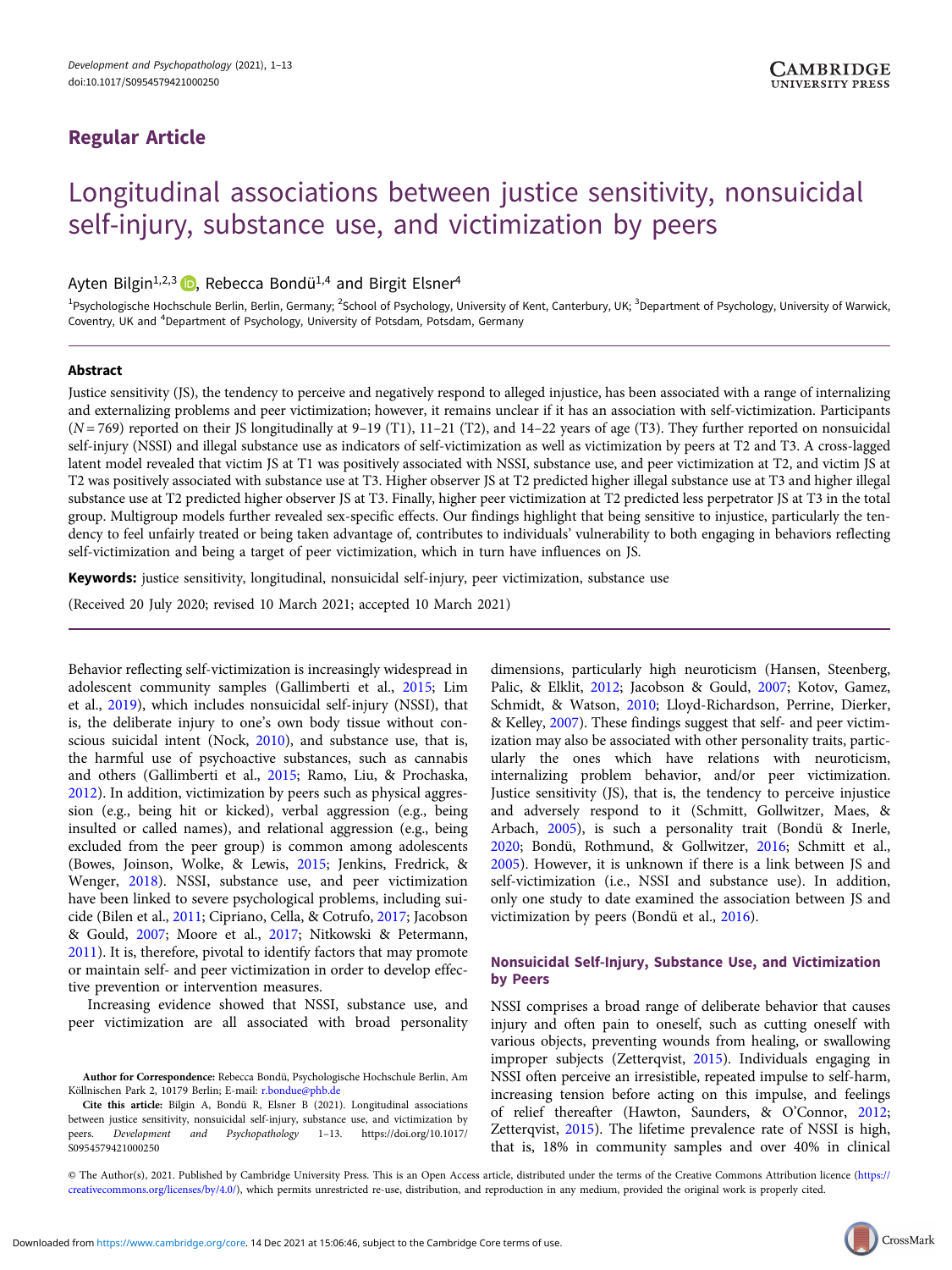samples (Gillies et al., [2018;](#page-11-0) Laye-Gindhu & Schonert-Reichl, [2005;](#page-11-0) Muehlenkamp, Claes, Havertape, & Plener, [2012;](#page-12-0) Swannell, Martin, Page, Hasking, & St John, [2014\)](#page-12-0). This is alarming because NSSI shows high comorbidity with other personality and affective disorders, and particularly with borderline personality disorder (Gillies et al., [2018\)](#page-11-0). Furthermore, individuals engaging in NSSI are more likely to commit suicide than those who do not engage in NSSI (Hawton, Zahl, & Weatherall, [2003](#page-11-0)).

In addition to NSSI, the use of substances (i.e., cannabis, stimulants, hallucinogens, or opioids) is also increasingly common among young individuals (Compton, Thomas, Stinson, & Grant, [2007](#page-11-0); UNODC, [2015](#page-12-0)) with prevalence rates ranging from 12% to 18% in adolescence (Compton et al., [2007](#page-11-0); Hasin et al., [2016\)](#page-11-0). The repeated persistent use of the substances may result in adverse consequences, such as loss of control over the and hazardous use, substance tolerance, and impairments in physical health, social relationships, or performance (APA, [2013\)](#page-10-0). In addition, substance use shows high comorbidity rates with other mental disorders, such as affective, personality, or psychotic disorders (Compton et al., [2007\)](#page-11-0). Hence, NSSI and substance use are similar in providing short-term stress release, but potentially causing adverse consequences to the individuals in the long run.

Finally, victimization is often inflicted not by the individuals themselves but by others, such as peers. The estimated prevalence of victimization by peers is high with a range from 10% up to 35% among children and adolescents (Due, Holstein, & Soc, [2008;](#page-11-0) Jansen et al., [2012](#page-11-0)). Particularly, repeated victimization by peers has critical long-term consequences, such as anxiety and depressive symptoms and impairments in other areas of life (Moore et al., [2017](#page-12-0); Ttofi, Farrington, Lösel, & Loeber, [2011,](#page-12-0) for a meta analysis; Wolke, Copeland, Angold, & Costello, [2013\)](#page-12-0).

Adolescence is a critical phase for the development and maintenance of both self- and peer victimization. NSSI and substance use are likely to emerge during adolescence (Cipriano et al., [2017;](#page-11-0) Grant et al., [2016;](#page-11-0) Taylor et al., [2017\)](#page-12-0), and peer victimization is common in adolescence (Arseneault, [2018](#page-10-0)). During adolescence, increasing educational and social demands as well as increasing importance of peers may promote more social anxiety and fear of rejection (Waylen & Wolke, [2004\)](#page-12-0). Girls are more likely to engage in NSSI than boys (Bresin & Schoenleber, [2015;](#page-10-0) Gillies et al., [2018](#page-11-0); Nock, [2010](#page-12-0)), whereas boys are more likely to use substances (Grant et al., [2016](#page-11-0); Hasin et al., [2016\)](#page-11-0) and to experience peer victimization than girls (Smith, López-Castro, Robinson, & Görzig, [2019\)](#page-12-0).

Apart from the importance of age and sex, NSSI, substance use, and peer victimization share further risk factors. One common underlying problem is the habitual tendency to experience negative emotions as captured by the trait neuroticism. In addition, impaired emotion regulation skills, that is, difficulties in adequately modulating and coping with these negative emotions were suggested to create a vulnerability for NSSI, substance use, and peer victimization (Bierman, Kalvin, & Heinrichs, [2015;](#page-10-0) Jacobson & Gould, [2007;](#page-11-0) Junker, Nordahl, Bjorngaard, & Bjerkeset, [2019](#page-11-0); Lloyd-Richardson et al., [2007\)](#page-12-0). NSSI and substance use may be dysfunctional coping mechanisms in the face of such negative events (Gratz & Chapman, [2007](#page-11-0); Kober, [2014\)](#page-11-0), whereas negative behavior associated with emotion dysregulation may predispose to rejection and victimization by peers. Taken together, these findings suggest that personality traits which also predispose individuals to experience negative emotions and strain, such as JS, may also promote NSSI, substance use, and or victimization by peers.

Given the similarities between NSSI, substance use, and peer victimization, it is not surprising that they have associations with each other as well. There is extensive evidence that NSSI and substance use either co-exist or that NSSI predicts later substance use (Haug, Núñez, Becker, Gmel, & Schaub, [2014](#page-11-0); Kaminer & Bukstein, [2008](#page-11-0); Tharp-Taylor, Haviland, & D'Amico, [2009](#page-12-0)), and that peer victimization is associated with an elevated risk of both NSSI and substance use (Lereya et al., [2013](#page-11-0); Moore et al., [2017](#page-12-0); Zapolski, Rowe, Fisher, Hensel, & Barnes-Najor, [2018](#page-12-0)). Thus, it seems reasonable to simultaneously investigate potential risk factors for all of these problems.

# Justice Sensitivity (JS)

JS is a personality trait that captures individual differences in the disposition to frequently perceive and negatively react to injustice (Schmitt et al., [2005\)](#page-12-0). Individuals high in JS are hypervigilant towards, interpret even ambiguous situations as, and tend to ruminate about injustice (Schmitt, Neumann, & Montada, [1995](#page-12-0), [2010](#page-12-0)). Individuals' affective responses to injustice depend on the perspective from which it is perceived: Victim JS indicates the tendency to feel unfairly treated or being taken advantage of and is primarily associated with anger; observer JS indicates the tendency to perceiving others being unfairly treated and is primarily associated with indignation; perpetrator JS indicates the tendency to feeling unfairly treating others and is primarily associated with guilt (Schmitt, Baumert, Gollwitzer, & Maes, [2010](#page-12-0)).

The individual differences in JS can be validly and reliably measured from middle childhood onwards and from adolescence onwards and the stability rates of the different JS perspectives are similar to those of adults (Bondü et al., [2016](#page-10-0); Schmitt et al., [2005](#page-12-0)). Girls tended to report higher mean levels of JS, particularly observer and perpetrator JS, but the factor structure was shown to be equal for boys and girls (Bondü & Elsner, [2015](#page-10-0)).

All JS perspectives are positively correlated, but only victim JS reflects self-oriented concerns for justice (Schmitt et al., [2010](#page-12-0)). High victim JS was positively associated with other rather negatively evaluated traits, such as Machiavellism, paranoia, vengeance, jealousy, and suspiciousness (Schmitt et al., [2010](#page-12-0)). In contrast, observer and perpetrator JS reflect altruistic concerns for injustice and are positively associated with good social skills, such as empathy, role taking, and social responsibility (Schmitt et al., [2005\)](#page-12-0). The differences between the JS perspectives are reflected in differential associations with prosocial and antisocial behaviors as well as internalizing problems. Previous findings suggest that JS may also show relations with measures of victimization by self and others (Bondü et al., [2016](#page-10-0)).

# Potential Links between Justice Sensitivity, Nonsuicidal Self-Injury, Substance Use, and Victimization by Peers

There are several reasons to expect associations between JS, NSSI, substance use, and peer victimization. First, all JS perspectives were positively related to neuroticism (Schmitt et al., [2005](#page-12-0)) and a broad range of adverse emotions, including sadness, disappointment, guilt, anger, or helplessness (Bondü & Inerle, [2020](#page-10-0)), which are also common among individuals who engage in NSSI, use substances, and are victimized by peers. Thus, high JS might be an indicator of the inability to regulate one's emotions which might make justice-sensitive individuals more vulnerable to engage in NSSI, substance use, and peer victimization (Schwartz, Proctor, & Chien, [2001\)](#page-12-0).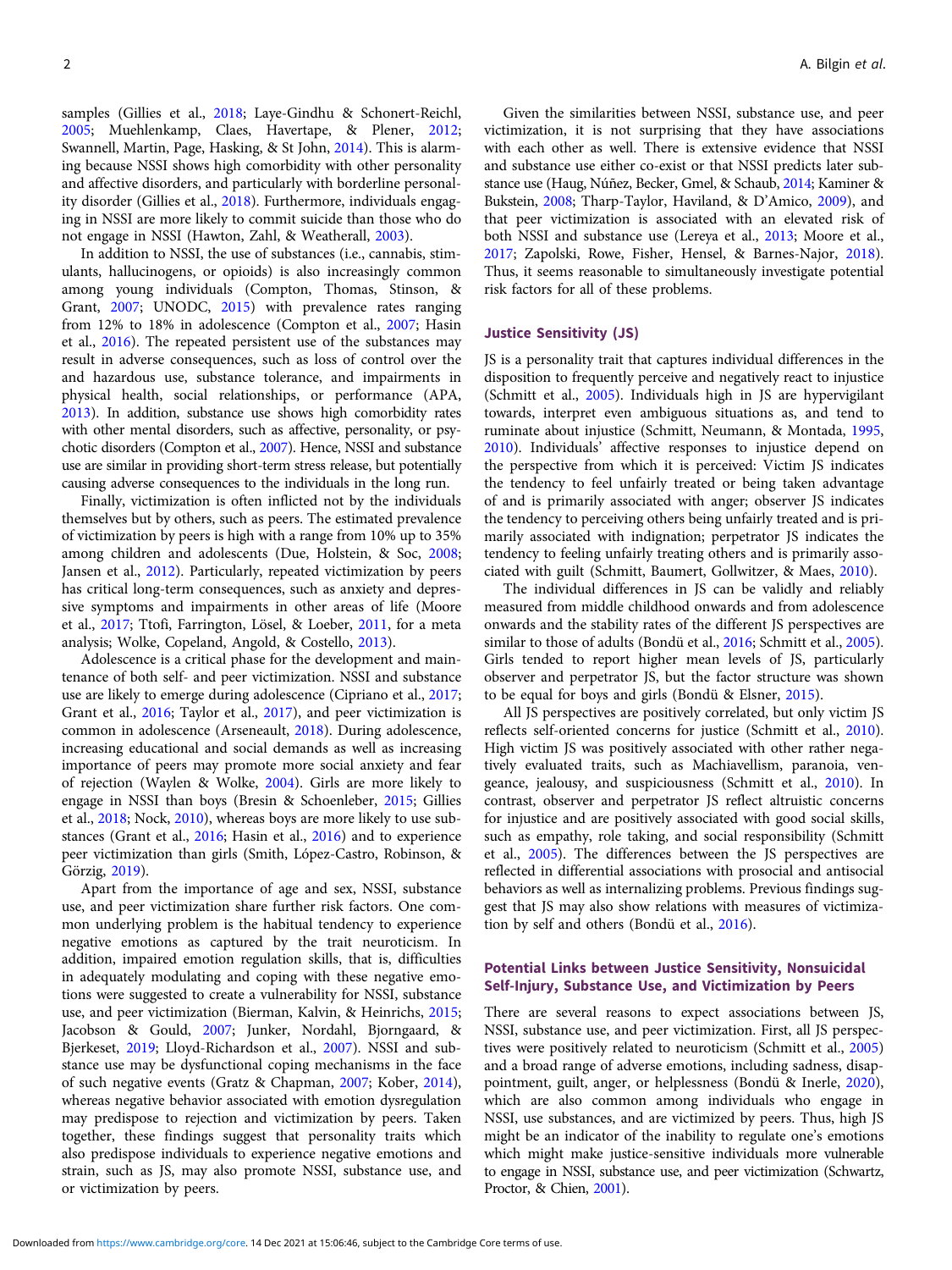Second, in addition to the similarities in affective aspects, JS captures the cognitive tendency to experience strain in the face of and to ruminate about alleged injustice (Schmitt et al., [2005\)](#page-12-0). Thus, high JS, particularly high victim JS, may promote the generation of stress and a negatively biased interpretation of the situation (Liu, Kraines, Massing-Schaffer, & Alloy, [2014;](#page-12-0) Normansell & Wisco, [2017](#page-12-0)), which may be associated with using avoidant problem solving strategies to deal with them (Kraines & Wells, [2017](#page-11-0)). NSSI and substance use may be two of these avoidant strategies individuals use to cope with perceptions of injustice and the strain associated with these perceptions, which is potentially associated with further problems in social interactions, and subsequent adverse mental states (Downey, Mougios, Ayduk, London, & Shoda, [2004](#page-11-0); Gao, Assink, Cipriani, & Lin, [2017\)](#page-11-0). Victimization by peers may be considered as unjust and, therefore, may add to the perceptions of strain. It has also been shown to be related to rumination (Barchia & Bussey, [2010\)](#page-10-0). Finally, NSSI and substance use are characterized by perseverating thoughts of the act or the substance before acting on the urge of engaging in these behaviors (Grant et al., [2016;](#page-11-0) Nock, [2010](#page-12-0)). Hence, victim JS comprises both affective and cognitive aspects and processes that are similar to or may predispose to (self-)victimization.

Third, increasing evidence indicates that smaller personality traits, which capture vulnerabilities towards specific negative social cues, such as injustice, may contribute to the development and maintenance of mental health problems (Bondü & Elsner, [2015;](#page-10-0) Bondü, Sahyazici-Knaak, & Esser, [2017;](#page-10-0) Fontana et al., [2018;](#page-11-0) Gardner & Zimmer-Gembeck, [2018\)](#page-11-0), suggesting that JS could contribute to the development of NSSI, substance use, and victimization by peers as well. Particularly, victim JS has been positively associated with externalizing problems, such as aggression, conduct problems, bullying, and attention-deficit/ hyperactivity disorder (ADHD) symptoms (Bondü & Elsner, [2015;](#page-10-0) Bondü & Esser, [2015](#page-10-0); Bondü & Krahe, [2015;](#page-10-0) Bondü et al., [2016](#page-10-0)), as well as with internalizing problems, including emotional problems, depressive symptoms, and anxiety symptoms (Bondü & Elsner, [2015;](#page-10-0) Bondü & Inerle, [2020](#page-10-0); Bondü et al., [2017\)](#page-10-0). Observer JS showed mostly negative associations with externalizing problems, but positive associations with internalizing problems, such as depressive symptoms and eating behavior pathology (Bondü, Bilgin, & Warschburger, [2020\)](#page-10-0). Perpetrator JS showed negative associations with externalizing (Bondü & Krahe, [2015](#page-10-0); Bondü et al., [2016](#page-10-0); Bondü et al., [2017\)](#page-10-0) and positive or nonsignificant associations with internalizing problems. These associations suggest that JS might also predict other adverse behaviors related to internalizing and externalizing problems, such as NSSI, substance use, and problems with peers.

Fourth, specifically peer relationships play an important role in engaging in NSSI and using substances during adolescence (Adler & Adler, [2011](#page-10-0)). Hence, theories building on the link between social relationships and deviance, such as General Strain Theory (GST) (Agnew, [1992;](#page-10-0) [2006](#page-10-0)), provide further background for the explanation of the association between JS and NSSI, substance use, and peer victimization in young individuals. GST emphasizes that stressful social interactions, such as rejection and victimization by peers and negative experiences at school pressure individuals to engage in deviant acts (i.e., criminal behavior, use of illegal drugs, and self/other directed aggressive behavior) due to the violation of the basic norms of justice (Agnew, [1992](#page-10-0)). Strain perceived as unjust rather than merely unfortunate was assumed to have the strongest associations with deviant behaviors due to

resulting in the most negative emotional states (Agnew, [2001](#page-10-0)). Particularly anger was emphasized as the most critical emotional reaction for producing deviance (Agnew, [1992](#page-10-0)). Given that anger is considered as a particularly strong emotion both in victim JS and in NSSI, substance use, and peer victimization (Bondü & Richter, [2016b](#page-10-0); Bradley et al., [2011;](#page-10-0) Kochenderfer-Ladd, [2004](#page-11-0); Laye-Gindhu & Schonert-Reichl, [2005](#page-11-0); Schmitt et al., [1995](#page-12-0)), associations between these maladaptive behaviors and victim JS should be particularly pronounced.

Fifth, JS may be particularly influential during adolescence not only due to the increasing importance of peer relationships (Waylen & Wolke, [2004](#page-12-0)), but also because justice norms are especially important and inflexible during this developmental period (Birkeland, Melkevik, Holsen, & Wold, [2012](#page-10-0)), which may include several unjust experiences, such as in peer interactions, school performance, or emerging partner relationships (Bondü & Elsner, [2015\)](#page-10-0). Hence, individuals high in JS may be particularly vulnerable towards unjust experiences, and, consequently maladaptive behavior during this period.

Finally, accumulating evidence shows that JS also is an outcome of mental health problems. For example, depressive symptoms predicted higher subsequent victim JS (Bondü et al., [2017](#page-10-0)), eating disorder pathology predicted higher subsequent victim and observer JS (Bondü et al., [2020\)](#page-10-0) in adolescents. One previous study showed no bidirectional links between victimization by peers and JS in the total group, but victimization predicted an increase in victim JS in girls, but a decrease in victim JS in boys over a one-year period (Bondü et al., [2016\)](#page-10-0), suggesting a sensitization towards unfair treatment in girls, but a desensitization in boys. Taken together, these findings suggest that NSSI, substance use, and peer victimization may also influence JS, but the previous finding concerning peer victimization requires replication in other samples and with longer durations.

#### The Current Study

To the best of our knowledge this is the first study to investigate the prospective links between JS and measures of selfvictimization, such as NSSI and substance use. Only one previous study examined the links between JS and peer victimization. The current study undertakes a cross-lagged approach with three points of measurement to examine potential bidirectional associations. That way, the present study adds to the existing research by relating JS to further mental health problems, by examining potential risk factors for (self-) victimization with longitudinal data, and by considering potential moderating effects of sex which is important due to pertinent sex differences in both JS and the outcome measures. To illustrate, girls are more likely to engage in NSSI and report higher victim, observer, and perpetrator JS; whereas boys are more likely to use substances, be victimized by peers, and have lower JS scores in all perspectives (Bondü & Inerle, [2020;](#page-10-0) Gillies et al., [2018;](#page-11-0) Grant et al., [2016](#page-11-0); Smith et al., [2019](#page-12-0)). These findings may suggest differential relations between the study variables in boys and girls. In line with the theoretical assumptions and previous research outlined above, we expected that (a) individuals who engaged in NSSI, used substances, and were victimized by peers will report higher levels of victim and observer JS and lower levels of perpetrator JS than individuals who did not at each assessment points, (b) bidirectional association between JS and NSSI, substance use, and peer victimization with victim JS and observer JS showing positive and perpetrator JS showing negative longitudinal links, and (c) sex to moderate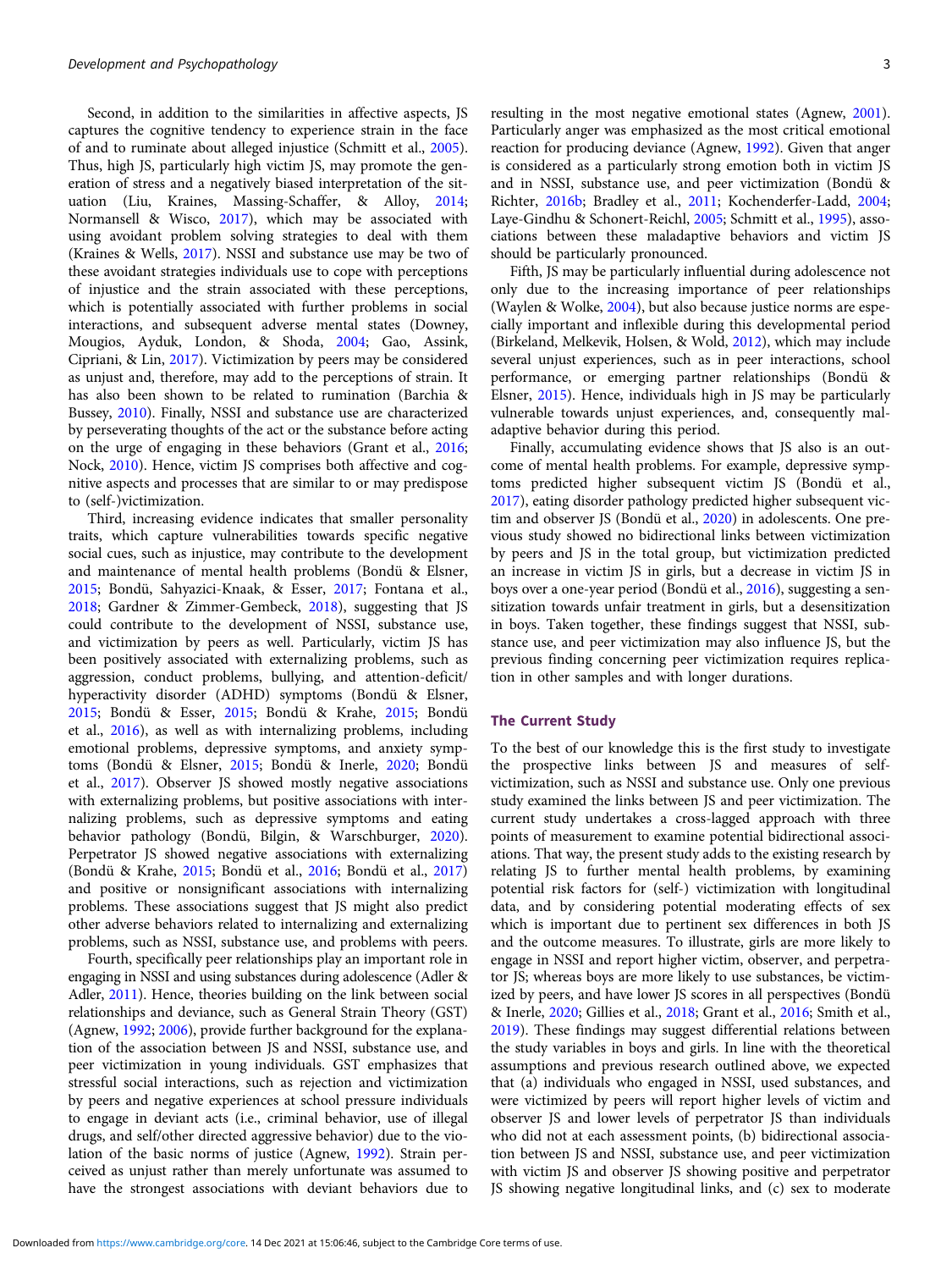the longitudinal associations between the study variables: associations regarding NSSI will be more pronounced for girls and associations for substance use and peer victimization will be more pronounced for boys.

#### Method

# **Participants**

Participants were recruited from a previous study on developmental risk factors. For the present study, participants were assessed between 2011 and 2012 at ages 9–19 (T1), between 2013 and 2014 at ages 11–21 (T2), and between 2015 and 2016 at ages 14–22 years (T3). Of the initial sample, 1,665 children participated in T1 and/or T2. In the present study, we included all 769 participants who took part in the study from T1 to T3 (46.2% retention rate). In the final sample, the mean age of the participants was  $16.77$  years  $(SD = 2.01)$  at T3; 55.7% were females, and 45.9% had parents with university entrance qualification. Concerning study attrition, more males  $(N = 498)$  than females ( $N = 398$ ) dropped out of the study ( $\chi^2 = 20.9$ ,  $p < .001$ ). Participants who dropped out ( $M = 13.73$ ,  $SD = 1.97$ ) were significantly older at T1 than participants who remained in the study  $(M = 13.04, SD = 1.99), t(1,502) = 6.72, p < .001$ . Furthermore, participants who dropped out had lower observer and perpetrator JS at T1  $(M = 2.78, SD = 1.20 \text{ and } M = 3.16, SD = 1.32)$  than participants who remained in the study  $(M = 3.04, SD = 1.11)$ and  $M = 3.56$ ,  $SD = 1.18$ ,  $t(1,484) = -4.25$ ,  $p < .001$  and  $t(1,484) = -6.256, p < .001.$ 

#### Measures

Justice Sensitivity (JS). We measured JS using the five-item short version of the Justice Sensitivity Inventory for Children and Adolescents (Bondü & Elsner, [2015;](#page-10-0) Schmitt et al., [2010](#page-12-0)) at all three measurement points. The scale captures emotional and cognitive reactions to the perception of injustice from three perspectives: Victim ("It makes me angry when I am treated worse than others"), observer ("I am upset when someone is…"), and perpetrator ("I feel guilty when I treat someone…"). Response options range from 0 (totally disagree) to 5 (totally agree). The scale was shown to be valid and reliable (Bondü & Elsner, [2015;](#page-10-0) Schmitt et al., [2010\)](#page-12-0). We computed mean scores separately for the three subscales.

Nonsuicidal Self-Injury (NSSI). Participants who indicated to engage in NSSI in a filter item were asked to report on six common methods of self-harm using the following yes/no items translated and adapted from Klonsky and Glenn [\(2009\)](#page-11-0) and Gratz ([2001\)](#page-11-0) at T2 and T3: (a) burning and/or cutting, (b) stabbing the skin using needles and/or staples, (c) preventing wounds from healing, (d) beating themselves or hitting their head against objects, (e) swallowing dangerous substances and/or objects, and (f) hurting themselves in a different way. We calculated two test halves scores from these six items, which were used to create latent variables at T2 and T3, which were set to zero for participants who did not report any self-injuring behavior. In order to investigate group comparisons, we created a dichotomous variable at both T2 and T3 with  $0 =$  participants who never engaged in NSSI; 1= participants who engaged in NSSI.

Substance Use. Participants reported on their use of illegal substances during the last 6 months at T2 and T3 using two questions: (a) How many times have you consumed cannabis

(e.g., smoked, in cookies)?; (b) How many times have you consumed other illegal drugs (e.g., ecstasy, speed, cocaine, crystal meth). Response options were  $0 = never$ ,  $1 = less than once a month$ ,  $2 =$  once a month,  $3 =$  once a week,  $4 =$  every day. We used these continuous scores in the latent analyses. We created a dichotomous score for group comparisons  $(0 = \text{nonuser}; 1 = \text{substance})$ use).

Peer Victimization. Participants reported on peer victimization at T2 and T3 using a five-item questionnaire covering physical, verbal, and relational forms of aggression (e.g., "Other students have insulted me") (Espelage, Bosworth, & Simon, [2000](#page-11-0)). Response options ranged from  $1 = never$  to  $6 = very$  often. We computed T2 and T3 peer victimization mean scores and used them in the latent analyses. For the T2 and T3 group comparisons, we used a dichotomous variable  $(0 = no \text{ or } low \text{ } per \text{ } vic$ timization; 1= high peer victimization), where high peer victimization was defined based on a score +1.5 SD higher from the mean score of the total sample at the respective measurement point.

#### **Analysis**

We firstly examined (a) sex differences in the justice-sensitivity subscales, NSSI, substance use, and peer victimization controlling for participant age at T1 and (b) differences in the JS subscales between participants who did and did not engage in NSSI, use substances, and experienced victimization by peers at each assessment point via separate multivariate analyses of covariance (MANCOVAs) controlling for sex and age, respectively.

We secondly conducted a longitudinal latent cross-lagged path analysis using Mplus 8 (Muthén & Muthén, [1998](#page-12-0)–2015) in order to investigate the longitudinal, bidirectional associations between JS, NSSI, substance use, and peer victimization including covariance terms, stability paths, and cross-lag paths. JS subscales, peer victimization, and NSSI were indicated by test-halves, respectively, substance use was indicated by the two items. Corresponding test halves of the three JS subscales were allowed to correlate within each assessment point due to the similarities in item wordings between the subscales (i.e., the first T1 victim JS test-half score was allowed to correlate with the first T1 test-half scores of observer and perpetrator JS; and the first T1 test-halves of observer and perpetrator JS were allowed to correlate. We applied the same pattern to the second test halves and for correlations of test-halves within T2 and T3) and with the same test-halves at the other assessment points. (The first T1 test-half of victim JS were allowed to correlate with the first T2 and T3 test-halves of victim JS; and T2 and T3 test-halves of victim JS were allowed to correlate. We applied the same pattern to observer and perpetrator JS).

In order to ensure that our measures had the same meaning across points of measurement, we tested configural (parameters freely estimated), weak (factor loadings constrained equal), strong (factor loadings and intercepts constrained equal), and strict (factor loading, intercepts, and residual variances constrained equal) measurement invariance (MI) for all variables [\(Table 1\)](#page-4-0). To assess the model fit, we inspected values of and changes in absolute fit indices. Comparative fit index (CFI)/ Tucker–Lewis index (TLI) > 0.95, root mean square error of approximation (RMSEA) < 0.05, standardized root mean square residual (SRMR) < 0.06, and/or CFI decreases < .01 indicated good or negligible decreases in model fit (Cheung & Rensvold, [2002](#page-11-0)). Strong MI showed the best fit for JS, peer victimization and NSSI. Regarding substance use, the model for configural MI showed the best fit, but yielded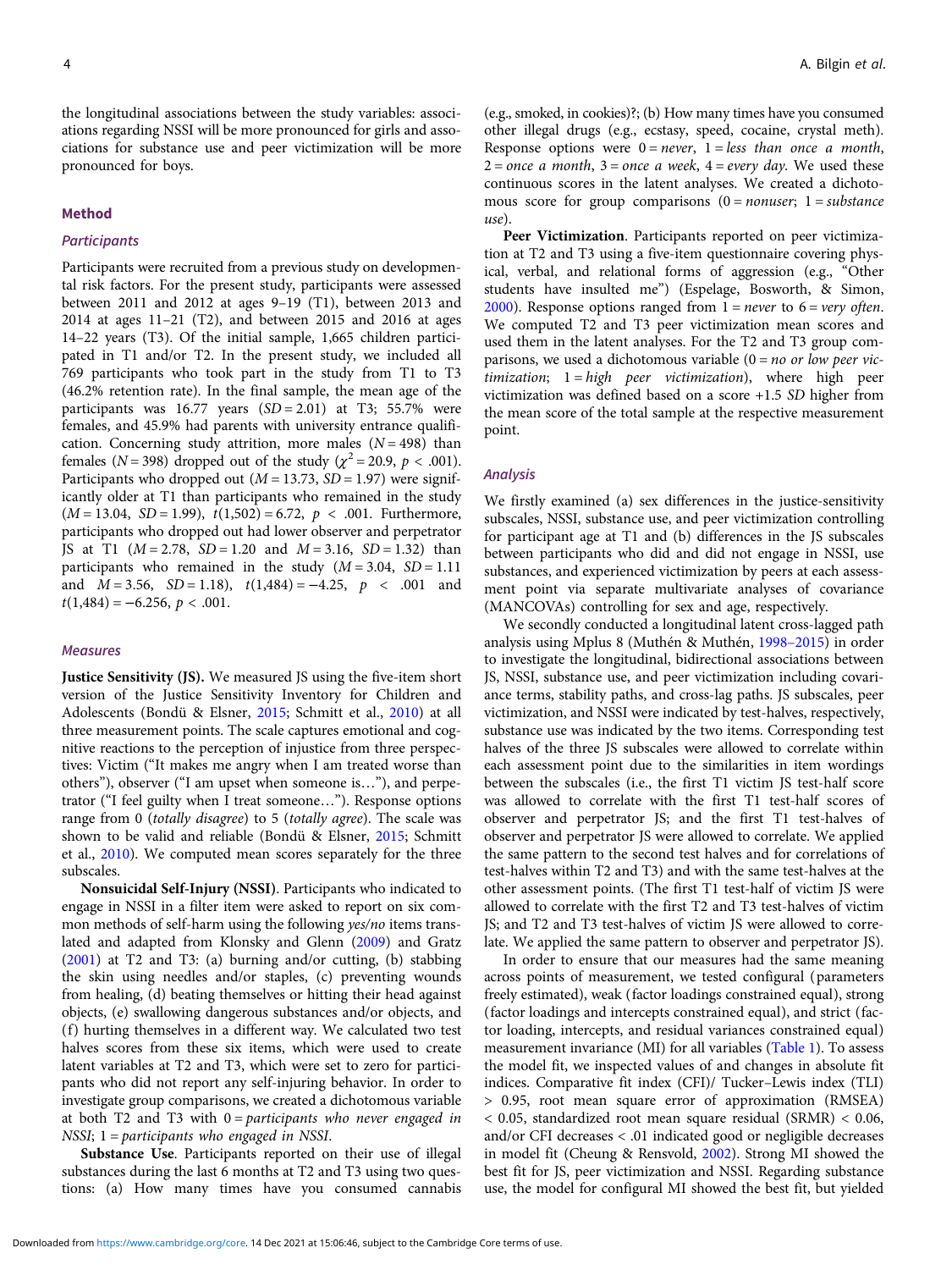<span id="page-4-0"></span>Table 1. Measurement invariance for justice sensitivity, nonsuicidal self-injury, substance use, and victimization by peers

|                            | $\chi^2$ | df             | $\boldsymbol{p}$ | $\gamma^2$ -difference test             | <b>RMSEA</b>      | CFI   | TLI   | <b>SRMR</b> | <b>BIC</b> | <b>AIC</b> |
|----------------------------|----------|----------------|------------------|-----------------------------------------|-------------------|-------|-------|-------------|------------|------------|
| Justice sensitivity        |          |                |                  |                                         |                   |       |       |             |            |            |
| Configural                 | 91.125   | 63             | .012             |                                         | .024 [.012; .034] | .997  | .992  | .019        | 33,974.562 | 33,389.280 |
| Weak                       | 98.152   | 69             | .012             | $\Delta \chi^2(6) = 7.027$ , $p = .318$ | .023 [.011; .033] | .997  | .992  | .020        | 33,941.718 | 33,384.307 |
| Strong                     | 197.551  | 75             | < .001           | $\Delta\chi^2(6) = 99.399$ , $p < .001$ | .046 [.038; .054] | .985  | .970  | .030        | 34,001.247 | 33,471.706 |
| <b>Strict</b>              | 262.146  | 81             | < .001           | $\Delta\chi^2(6)$ = 64.595, p < .001    | .054 [.047; .061] | .978  | .959  | .043        | 34,025.971 | 33,524.301 |
| Nonsuicidal self-injury    |          |                |                  |                                         |                   |       |       |             |            |            |
| Configural                 | 19.109   | $\mathbf{1}$   | < .001           | $\overline{\phantom{a}}$                | .154 [.098; .217] | .978  | .870  | .020        | 489.810    | 429.440    |
| Weak                       | 19.163   | $\overline{2}$ | < .001           | $\Delta \chi^2(1) = .654, p = .418$     | .106 [.066; .151] | .979  | .938  | .021        | 483.220    | 427.495    |
| Strong                     | 21.028   | 3              | < .001           | $\Delta\chi^2(1) = 1.865, p = .172$     | .088 [.055; .126] | .978  | .957  | .108        | 478.441    | 443.511    |
| Strict                     | 31.559   | $\overline{4}$ | < .001           | $\Delta\chi^2(1) = 10.531, p < .001$    | .095 [.066; .127] | .967  | .950  | .043        | 482.329    | 435.891    |
| Substance use <sup>a</sup> |          |                |                  |                                         |                   |       |       |             |            |            |
| Configural                 | .079     | $\mathbf{1}$   | .779             |                                         | .000 [.000; .063] | 1.000 | 1.011 | .002        | 2,449.466  | 2,389.097  |
| Weak                       | 48.178   | $\overline{2}$ | < .001           | $\Delta\chi^2(1) = 48.177$ , $p < .001$ | .173 [.133; .217] | .906  | .717  | .075        | 2,490.922  | 2,435.197  |
| <b>Strong</b>              | 49.200   | 3              | < .001           | $\Delta \chi^2(1) = 1.022, p = .312$    | .142 [.108; .178] | .906  | .811  | .075        | 2,485.300  | 2,434.218  |
| Strict                     | 85.578   | $\overline{4}$ | < .001           | $\Delta \chi^2(1) = 36.378, p < .001$   | .163 [.134; .194] | .834  | .750  | .093        | 2,515.034  | 2,468.596  |
| Peer victimization         |          |                |                  |                                         |                   |       |       |             |            |            |
| Configural                 | 11.561   | $\mathbf{1}$   | .001             | $\overline{\phantom{a}}$                | .117 [.063; .182] | .994  | .966  | .008        | 1,886.305  | 1,825.935  |
| Weak                       | 11.563   | $\overline{2}$ | .003             | $\Delta \chi^2(1) = .002, p = .964$     | .079 [.039; .126] | .995  | .985  | .008        | 1,879.662  | 1,823.937  |
| Strong                     | 15.844   | 3              | .001             | $\Delta\chi^2(1) = 4.281, p = .038$     | .075 [.041; .113] | .993  | .986  | .012        | 1,877.300  | 1,826.218  |
| <b>Strict</b>              | 17.373   | $\overline{4}$ | .001             | $\Delta\chi^2(1) = 1.529, p = .216$     | .066 [.036; .099] | .993  | .989  | .022        | 1,872.185  | 1,825.747  |

Notes.  $\chi^2$  = chi-square; df = degrees of freedom; RMSEA = root mean square error of approximation; CFI = comparative fit index; TLI = Tucker–Lewis Index; SRMR = standardized root mean square residual; Bayesian information criteria; AIC = Akaike information criteria

<sup>a</sup>Please note that the configural model yielded an error message about a negative variance between substance use variables at T2 and T3, we thus assumed strong measurement invariance for substance use which shows the second-best model fit.

a warning message, whereas the second-best fitting model for strong MI converged without problems. Thus, we assumed strong MI for all variables.

Afterwards, we analyzed the longitudinal associations between JS, NSSI, substance use, and peer victimization using cross-lagged panel model. All predictors were allowed to correlate at T1 and T2. At T3, correlations of error terms between the three JS subscales were allowed and estimated as were the correlations of error terms between NSSI and substance use. All other T3 correlations of error terms were restricted to zero. Parents' highest educational achievement was used as a control variable. To assess the model fit, we inspected  $\chi^2$  test as well as values of and changes in absolute fit indices. Nonsignificant chi square values, CFI/TLI > 0.95, RMSEA < 0.05, SRMR < 0.06 (Browne & Cudeck, [1992;](#page-10-0) Hooper, Coughlan, & Mullen, [2008;](#page-11-0) Hu, Bentler, & Kano, [1992\)](#page-11-0) indicated good model fit. We used a maximum likelihood estimator and missing data were replaced using the full information maximum likelihood procedure.  $p$  values were calculated for each path coefficient.  $p < .05$  was considered to be significant. After running the model for the total group, we examined the potential moderating role of sex in two multigroup models. In the first model, path coefficients were constrained to be equal for boys and girls. In the second model, path coefficients were allowed to vary in magnitude between the two groups. We then used  $\chi^2$ -differences to test whether the constrained or the unconstrained model showed a better fit with the data and interpreted the model with the better fit. We assumed strong measurement

invariance between boys and girls, but in order for the model to converge without error messages, only assumed weak measurement invariance of JS and NSSI over time in these models.

### Results

#### **Descriptives**

Of the participants,  $N = 35$  (4.9%) engaged in any kind of NSSI behavior at T2, whereas  $N = 69$  (9.1%) engaged in NSSI at T3. Burning and/or cutting was the most common method at both assessment points,  $N = 33$  (4.6%) and  $N = 61$  (8.0%), respectively. At T2,  $N = 74$  (10.3%) participants reported substance use:  $N = 73$ (10.1%) participants reported cannabis use and  $N=7$  (1.0%) reported illegal drug use. The percentage of substance use increased at T3 ( $N = 159, 20.9\%$ ), where the percentage of cannabis use increased two-fold ( $N = 157$ , 20.7%) and illegal drug use increased four-fold  $(N = 31, 4.1\%)$ . Similar numbers of participants were victimized by their peers at T2 ( $N = 67, 9.3\%$ ) and at T3  $(N = 64, 8.4\%)$ .

Regarding sex differences, girls reported higher victim JS than boys at T2 and T3, higher observer JS at all measurement points, higher perpetrator JS at T1 and T3, more NSSI at T2 and T3, less peer victimization at T2 and T3, and less substance use at T3 [\(Table 2](#page-5-0)).

Participants who engaged in NSSI reported significantly higher victim JS at both T2 and T3 and significantly lower levels of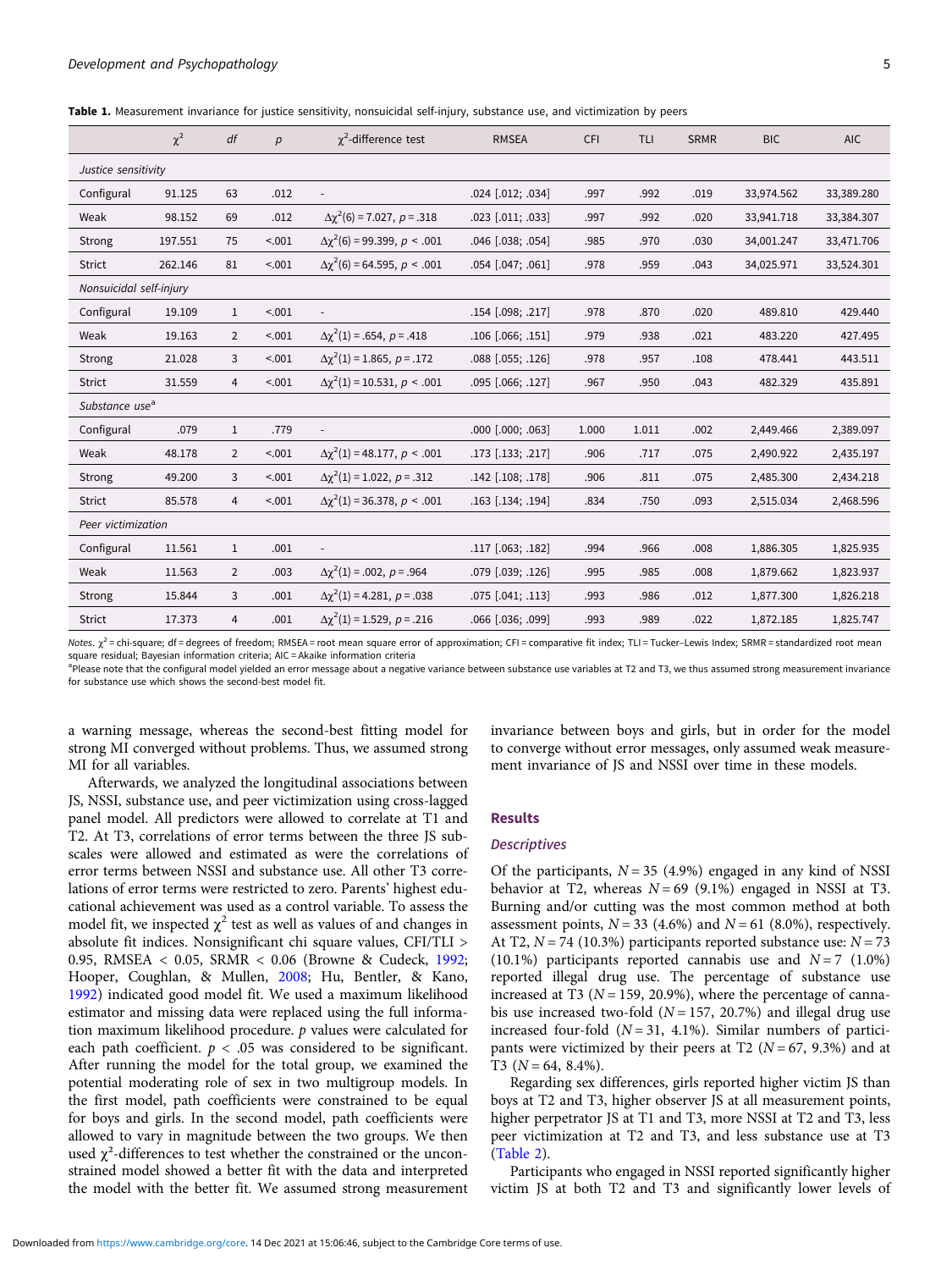<span id="page-5-0"></span>Table 2. Internal consistencies, mean values, and standard deviations of all measures for the total sample and separately for boys and girls

| T1                    | $\alpha$                 | Total $M(SD)$ $N = 715$  | Boys <i>M</i> ( <i>SD</i> ) $N = 318$ (44.5%) | Girls $M(SD)$ $N = 397$ (55.5%) | F      | р      |
|-----------------------|--------------------------|--------------------------|-----------------------------------------------|---------------------------------|--------|--------|
| Victim JS             | 0.78                     | 2.672(1.121)             | 2.684(1.132)                                  | 2.663(1.113)                    | 0.526  | .468   |
| Observer JS***        | 0.84                     | 3.048(1.114)             | 2.810 (1.129)                                 | 3.238 (1.066)                   | 25.281 | < .001 |
| Perpetrator JS***     | 0.88                     | 3.571 (1.189)            | 3.302(1.235)                                  | 3.786(1.107)                    | 31.544 | < .001 |
| T2                    |                          | Total $M(SD)$ $N = 671$  | Boys <i>M</i> ( <i>SD</i> ) $N = 309$ (46.1%) | Girls $M(SD)$ $N = 362$ (53.9%) | F      | p      |
| Victim JS*            | 0.80                     | 2.724 (1.049)            | 2.621 (1.049)                                 | 2.812 (1.043)                   | 4.382  | .037   |
| Observer JS***        | 0.88                     | 2.997 (1.093)            | 2.724 (1.063)                                 | 3.229 (1.065)                   | 36.012 | < .001 |
| Perpetrator JS***     | 0.89                     | 3.534(1.158)             | 3.233(1.210)                                  | 3.791(1.047)                    | 40.121 | < .001 |
| Peer victimization*** | 0.66                     | 1.228 (0.337)            | 1.302 (0.388)                                 | 1.164(0.272)                    | 27.189 | < .001 |
| Substance use*        |                          | 0.177(0.648)             | 0.226(0.793)                                  | 0.135(0.489)                    | 5.914  | .015   |
| NSSI***               | $\overline{\phantom{0}}$ | 0.079(0.403)             | 0.016(0.188)                                  | 0.132(0.514)                    | 13.054 | < .001 |
| T3                    |                          | Total $M$ (SD) $N = 691$ | Boys <i>M</i> (SD) $N = 304$ (44%)            | Girls $M$ (SD) $N = 387$ (56%)  | F      | р      |
| Victim JS***          | 0.77                     | 2.987 (0.979)            | 2.795 (0.976)                                 | 3.137 (0.956)                   | 20.558 | < .001 |
| Observer JS***        | 0.87                     | 3.173 (1.023)            | 2.884 (1.021)                                 | 3.401 (0.968)                   | 44.539 | < .001 |
| Perpetrator JS***     | 0.88                     | 3.615(1.101)             | 3.349 (1.132)                                 | 3.825(1.030)                    | 32.042 | < .001 |
| Peer victimization**  | 0.63                     | 1.230 (0.321)            | 1.269 (0.345)                                 | 1.199(0.297)                    | 7.289  | .007   |
| Substance use**       |                          | 0.399(0.964)             | 0.500(1.143)                                  | 0.320(0.788)                    | 8.270  | .004   |
| NSSI***               |                          | 0.179(0.652)             | 0.046(0.311)                                  | 0.284(0.812)                    | 24.570 | < .001 |

T1: Time 1; T2: Time 2; T3: Time 3; JS: justice sensitivity; NSSI: nonsuicidal self-injury

Significant sex differences:  $np < .05;$  \*\*p < .01; \*\*\*p < .001 Please note that the analyses were controlled for T1 age

perpetrator JS at T2 than participants who did not ([Table 3\)](#page-6-0).

Participants who used substances reported higher victim JS at T3 and lower levels of perpetrator JS at T2 and T3 than participants who did not. Participants who were often victimized by their peers reported higher victim and observer JS than participants who were seldom victimized by their peers at T2. There were no significant differences at T3.

JS perspectives, NSSI, substance use, and peer victimization were moderately stable [\(Table 4](#page-7-0)). NSSI, substance use, and peer victimization were unrelated except for a correlation between T3 victimization and NSSI. Victim JS showed small positive relations with all outcome variables at least once. Perpetrator JS showed small negative relations with victimization and NSSI at least once. Only T3 observer JS showed a negative correlation with T3 victimization and a positive correlation with T2 substance use.

# Cross-Lagged Associations between JS, NSSI, Substance Use, and Peer Victimization

The model fit of the overall model including the full sample was good:  $\chi^2(321) = 564.301$ ,  $p < .001$ ; CFI = .979; RMSEA = .031 [.027;.036]; SRMR = .037. [Figure 1](#page-8-0) shows statistically significant paths. For the ease of interpretation, nonsignificant path coefficients and correlations were omitted from the figure but retained in the model (all estimates for path coefficients in Supplementary Table S1). The JS latent factors showed moderate to high stabilities from T1 to T2 and from T2 to T3. There was a high stability between T2 and T3 substance use ( $\beta$  = .519,  $p$  < .001), and a moderate stability between T2 and T3 peer victimization (β = .329, *p* < .001) and NSSI (β = .360, *p* < .001). Higher T1 victim JS predicted more T2 NSSI ( $\beta$  = .121,  $p$  = .049), substance use

 $(β = .135, p = .025)$ , and victimization by peers  $(β = .139, p = .009)$ . Higher T2 victim JS predicted more T3 substance use (β = .108,  $p = .041$ ). T1 perpetrator JS predicted lower T2 substance use ( $\beta$  = -.134,  $p$  = .035). Higher T2 observer predicted lower T3 substance use ( $\beta$  = -.147,  $p$  = .023), whereas T2 substance use predicted higher T3 observer JS ( $\beta$  = .121,  $p$  = .007). Finally, T2 peer victimization predicted lower T3 perpetrator JS (β =  $-.086$ ,  $p = .018$ ).

Concerning the potential moderating role of sex, the model with path coefficients allowed to vary between groups ( $\chi^2$ (651)  $= 990.783, p \le .001; CFI = .971; RMSEA = .037 [.032; .041];$ SRMR = .065) fit the data better than the model with path coefficients constrained to be equal between girls and boys  $(\chi^2(717))$  = 1,328.449, p < .001; CFI = .948; RMSEA = .047 [.043;.051]; SRMR = .109;  $\Delta \chi^2$  = 337.666,  $\Delta df$  = 66,  $\Delta p$  < .001). This finding indicates substantial differences between the longitudinal relations of the study variables between boys and girls. Hence, we interpreted the model with sex-specific findings: Partly in line with Hypothesis 3, in girls, T1 victim JS predicted higher T2 NSSI and peer victimization [\(Figure 2](#page-8-0)). T2 peer victimization predicted lower T3 victim JS. In boys, T2 observer JS predicted less T3 substance use. There were two marginally significant effects of T1 and T2 victim JS on higher T2 and T3 substance use, respectively. T2 NSSI predicted lower, T2 substance use predicted higher observer JS. There was an only marginally significant effect of T2 victimization on lower T3 perpetrator JS.

# **Discussion**

Findings of the current study revealed that in line with the hypotheses, participants who engaged in NSSI, used substances,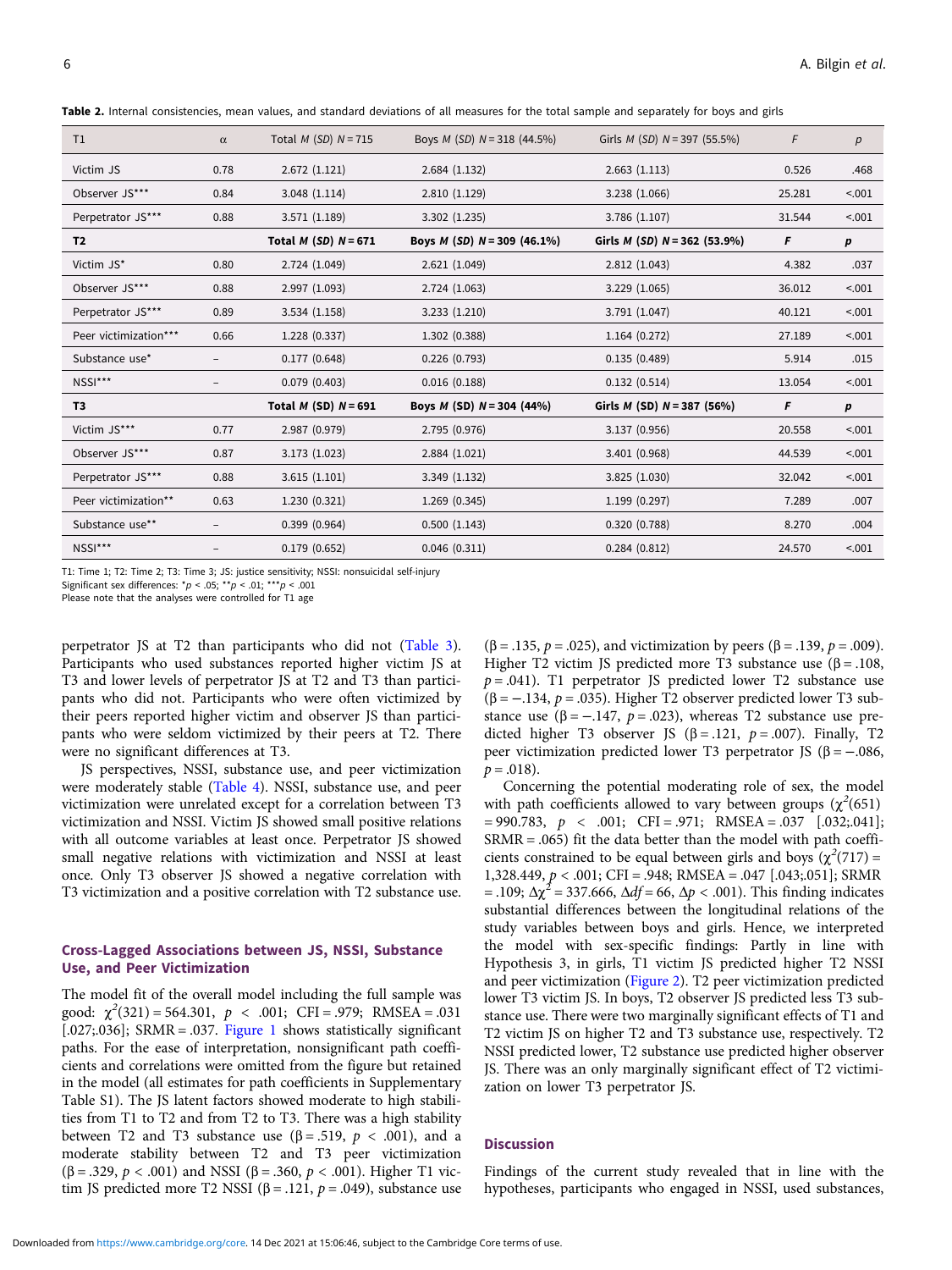<span id="page-6-0"></span>

|                  |                                                                     | $\overline{L}$                                                                                                                                           |       |      |               | $\overline{L}$                                                    |       |       |               | $\overline{L}$                                                                  |        |      |
|------------------|---------------------------------------------------------------------|----------------------------------------------------------------------------------------------------------------------------------------------------------|-------|------|---------------|-------------------------------------------------------------------|-------|-------|---------------|---------------------------------------------------------------------------------|--------|------|
| Variable         | $NSSI (N=30)$<br>M(SD)                                              | $No-NSSI (N = 642)$<br>M(SD)                                                                                                                             | Щ     | p    | (SD)          | Substance use $(N = 70)$ M No-substance use $(N = 603)$<br>M (SD) | Ł     | p     | (SD)          | Peer victimization ( $N = 63$ ) M No-peer victimization ( $N = 609$ ) M<br>(SD) | щ      | p    |
| 12               |                                                                     |                                                                                                                                                          |       |      |               |                                                                   |       |       |               |                                                                                 |        |      |
| Victim JS        | 3.106 (.742)                                                        | 2.697 (1.053)                                                                                                                                            | 5.619 | 018  | 2.994 (.921)  | 2.689 (1.061)                                                     | 0.341 | 0.560 | 3.057 (1.043) | 2.686 (1.047)                                                                   | 12.833 | 5007 |
| Observer JS      | 3.253 (1.222)                                                       | 2.984 (1.085)                                                                                                                                            | .040  | 842  | 3.100 (1.073) | 2.980 (1.100)                                                     | 0.138 | 0.711 | 3.136 (.963)  | 2.978 (1.110)                                                                   | 4.515  | 034  |
| Perpetrator<br>9 | 3.173 (1.222)                                                       | 3.548 (1.154)                                                                                                                                            | 8.499 | 004  | 3.234 (1.147) | 3.561 (1.160)                                                     | 6.475 | 0.011 | 3.273 (1.102) | 3.557 (1.165)                                                                   | 1.064  | 303  |
|                  | r                                                                   |                                                                                                                                                          |       |      | Ľ             |                                                                   |       |       | Ľ             |                                                                                 |        |      |
|                  | NSSI $(N=65)$                                                       | No-NSSI (N = 632)                                                                                                                                        | Ł     | p    |               | Substance use $(N = 149)$ No-substance use $(N = 547)$            | Ł     | p     |               | Peer victimization $(N = 59)$ No-peer victimization $(N = 637)$                 | щ      | p    |
| ဥ                |                                                                     |                                                                                                                                                          |       |      |               |                                                                   |       |       |               |                                                                                 |        |      |
| Victim JS        | 3.310 (0.880)                                                       | 2.955 (0.984)                                                                                                                                            | 4.333 | .038 | 3.179 (0.934) | 2.934 (0.986)                                                     | 7.067 | .008  | 3.139 (1.014) | 2.977 (.974)                                                                    | 3.865  | .050 |
| Observer JS      | 3.221 (1.094)                                                       | 3.167 (1.016)                                                                                                                                            | 542   | .462 | 3.228 (1.034) | 3.154 (1.022)                                                     | .203  | .652  | 2.955 (1.098) | 3.191 (1.016)                                                                   | 381    | 537  |
| Perpetrator<br>S | 3.560 (1.227)                                                       | 3.622 (1.084)                                                                                                                                            | 2.097 | .148 | 3.456 (1.185) | 3.655 (1.072)                                                     | 5.283 | .022  | 3.264 (1.357) | 3.645 (1.069)                                                                   | 2.902  | .089 |
|                  | Significant differences: $np < 0.05$ ; $* p < 0.1$ ; $* * p < 0.01$ | Note: T2: Time 2; T3: Time 3; JS: justice sensitivity; NSSI: nonsuicidal self-injury<br>Please note that the analyses were controlled for sex and T1 age |       |      |               |                                                                   |       |       |               |                                                                                 |        |      |

and were victimized by their peers tended to have higher victim JS and lower perpetrator JS. Furthermore, those who were victimized by their peers tended to have higher observer JS cross-sectionally. Thus, these behaviors and experiences were associated with more negative affective and cognitive responses towards perceived unfair treatment and less expressed negative responses towards inflicting injustice onto others. Regarding longitudinal associations, victim JS at T1 was associated with higher T2 NSSI, substance use, and peer victimization when the stability of these variables was not considered. Victim JS at T2, however, was still associated with higher T3 substance use when its stability was controlled for. That is, being sensitive to one's own unjust treatment may predispose individuals to be victimized both by others and themselves. In contrast, there were negative bidirectional associations between substance use and observer and/or perpetrator JS between T2 and T3. This indicates that the tendency to care for justice for the sake of others may protect individuals from substance use and that substance use may be associated with a concern for other's just treatment. These findings were further qualified by sex differences. In girls, T1 victim JS was associated with higher T2 NSSI and peer victimization, T2 NSSI was associated with lower T3 victim JS. In boys, there was a negative bidirectional association between observer JS and substance use: T2 substance use was associated with higher T3 observer JS, observer JS at T2 was associated with lower T3 substance use. Furthermore, T2 NSSI was associated with lower T3 observer JS. Taken together, JS and (self-)victimization showed small but significant concurrent and prospective bidirectional associations.

# General Findings

The prevalence rates of NSSI, substance use, and victimization were similar to those reported in previous research (Grant et al., [2016](#page-11-0); Nock, [2010](#page-12-0)). Also in line with previous research, girls were more likely to engage in NSSI, less likely to use substances, and less likely to be exposed to peer victimization than boys (Bresin & Schoenleber, [2015;](#page-10-0) Gillies et al., [2018](#page-11-0); Grant et al., [2016](#page-11-0); Hasin et al., [2016;](#page-11-0) Nock, [2010;](#page-12-0) Smith et al., [2019](#page-12-0)). Finally, as in previous research, there was an increase in the rate of both engaging in NSSI and using substances (Cipriano et al., [2017](#page-11-0); Grant et al., [2016;](#page-11-0) Taylor et al., [2017](#page-12-0)) between T2 and T3 when the majority of the participants in the present sample made the transition into late adolescence. This indicates the reliability of our findings. Note, however, that contrasting previous findings, there were hardly any associations between the three indicators of (self-)victimization in our study.

# Associations between JS, NSSI, and Substance Use

Regarding associations with indicators of self-victimization, victim JS revealed the only significant association with NSSI. This finding is in line with the reasoning that the adverse emotions as well as strain and rumination associated with perceived unjust treatment may predispose to NSSI as a strategy to cope with negative emotions and to relief strain and negative thoughts, which is a maladaptive coping and emotion regulation mechanism (Klonsky, Victor, & Saffer, [2014\)](#page-11-0). This reasoning may also explain the finding that the association between victim JS and NSSI was particularly evident in girls, because previous research showed that girls use rumination more often to cope with their emotions (Selby & Joiner, [2009](#page-12-0)) and are more likely to report emotional reasons (e.g., "to avoid painful memories") than boys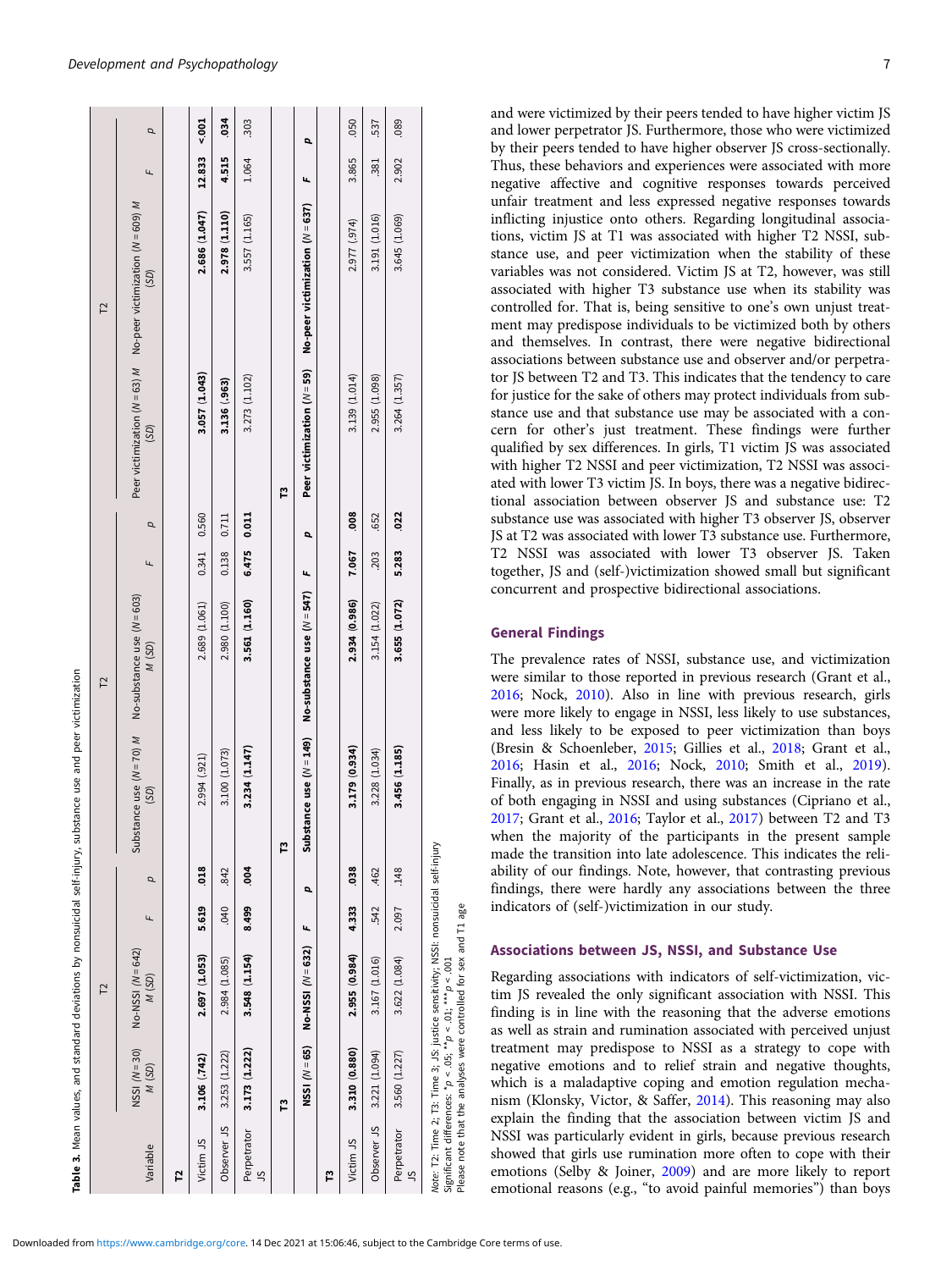#### $\infty$

#### <span id="page-7-0"></span>Table 4. Correlations between study variables

|                           | $\mathbf{1}$ | $\overline{2}$ | $\overline{3}$ | $\overline{4}$ | 5         | 6         | $\overline{7}$ | 8            | 9            | 10           | 11        | 12       | 13        | 14           | 15      | 16        |
|---------------------------|--------------|----------------|----------------|----------------|-----------|-----------|----------------|--------------|--------------|--------------|-----------|----------|-----------|--------------|---------|-----------|
| 1. Sex                    | $\mathbf{1}$ |                |                |                |           |           |                |              |              |              |           |          |           |              |         |           |
| 2. Parental education     | $-.093*$     | $\mathbf{1}$   |                |                |           |           |                |              |              |              |           |          |           |              |         |           |
| 3. Victim JS T1           | $-.012$      | .006           | $\mathbf{1}$   |                |           |           |                |              |              |              |           |          |           |              |         |           |
| 4. Observer JS T1         | $.193**$     | $-.021$        | $.433***$      | 1              |           |           |                |              |              |              |           |          |           |              |         |           |
| 5. Perpetrator JS T1      | $.203**$     | $-.007$        | $.083*$        | $.523**$       | 1         |           |                |              |              |              |           |          |           |              |         |           |
| 6. Victim JS T2           | $.084*$      | .000           | $.427***$      | $.204***$      | .076      | 1         |                |              |              |              |           |          |           |              |         |           |
| 7. Observer JS T2         | $.227**$     | $-.030$        | $.203***$      | $.435***$      | $.352**$  | $.405***$ | 1              |              |              |              |           |          |           |              |         |           |
| 8. Perpetrator JS T2      | $.227**$     | .012           | .049           | $.349**$       | $.477***$ | $.143**$  | $.605***$      | $\mathbf{1}$ |              |              |           |          |           |              |         |           |
| 9. Victim JS T3           | $.133***$    | .049           | $.345***$      | $.208**$       | .060      | $.446**$  | $.182**$       | .030         | $\mathbf{1}$ |              |           |          |           |              |         |           |
| 10. Observer JS T3        | $.212**$     | .037           | $.176***$      | $.367***$      | $.248**$  | $.230**$  | $.439**$       | $.310**$     | $.423**$     | $\mathbf{1}$ |           |          |           |              |         |           |
| 11. Perpetrator JS T3     | $.202**$     | .027           | $.095*$        | $.298**$       | $.334***$ | $.122**$  | $.371***$      | $.473***$    | $.176***$    | $.554***$    | 1         |          |           |              |         |           |
| 12. Peer Victimization T2 | $-.204**$    | $-.043$        | .069           | $-.041$        | $-.094*$  | $.113***$ | $-.021$        | $-.122**$    | .017         | $-.064$      | $-.130**$ | 1        |           |              |         |           |
| 13. Peer Victimization T3 | $-.108**$    | $-.002$        | .038           | .014           | $-.037$   | .031      | .006           | $-.052$      | $.075*$      | $-.077*$     | $-.148**$ | $.339**$ | 1         |              |         |           |
| 14. Substance use T2      | $-.071$      | .078           | $.118***$      | .050           | $-.058$   | .065      | $-.006$        | $-.069$      | .036         | $.081*$      | .008      | .006     | $-.052$   | $\mathbf{1}$ |         |           |
| 15. Substance use T3      | $-.084*$     | $.110***$      | $.132**$       | .052           | $-.090*$  | .054      | $-.064$        | $-.068$      | $.099**$     | .040         | $-.083*$  | .002     | $-.044$   | $.432**$     | 1       |           |
| 16. NSSI T2               | $.154***$    | $-.016$        | .069           | $-.008$        | $-.009$   | $.154***$ | .056           | $-.044$      | .042         | .018         | .002      | .018     | .008      | $-.002$      | $-.029$ | 1         |
| 17. NSSI T3               | $.180**$     | $-.110**$      | .025           | .057           | .028      | $.076*$   | .060           | $-.009$      | $.085*$      | .019         | $-.002$   | .038     | $.163***$ | $-.041$      | .023    | $.321***$ |

Note: T1: Time 1; T2: Time 2; T3: Time 3; JS: justice sensitivity; NSSI: nonsuicidal self-injury; \*p <sup>&</sup>lt; .05; \*\*p <sup>&</sup>lt; .01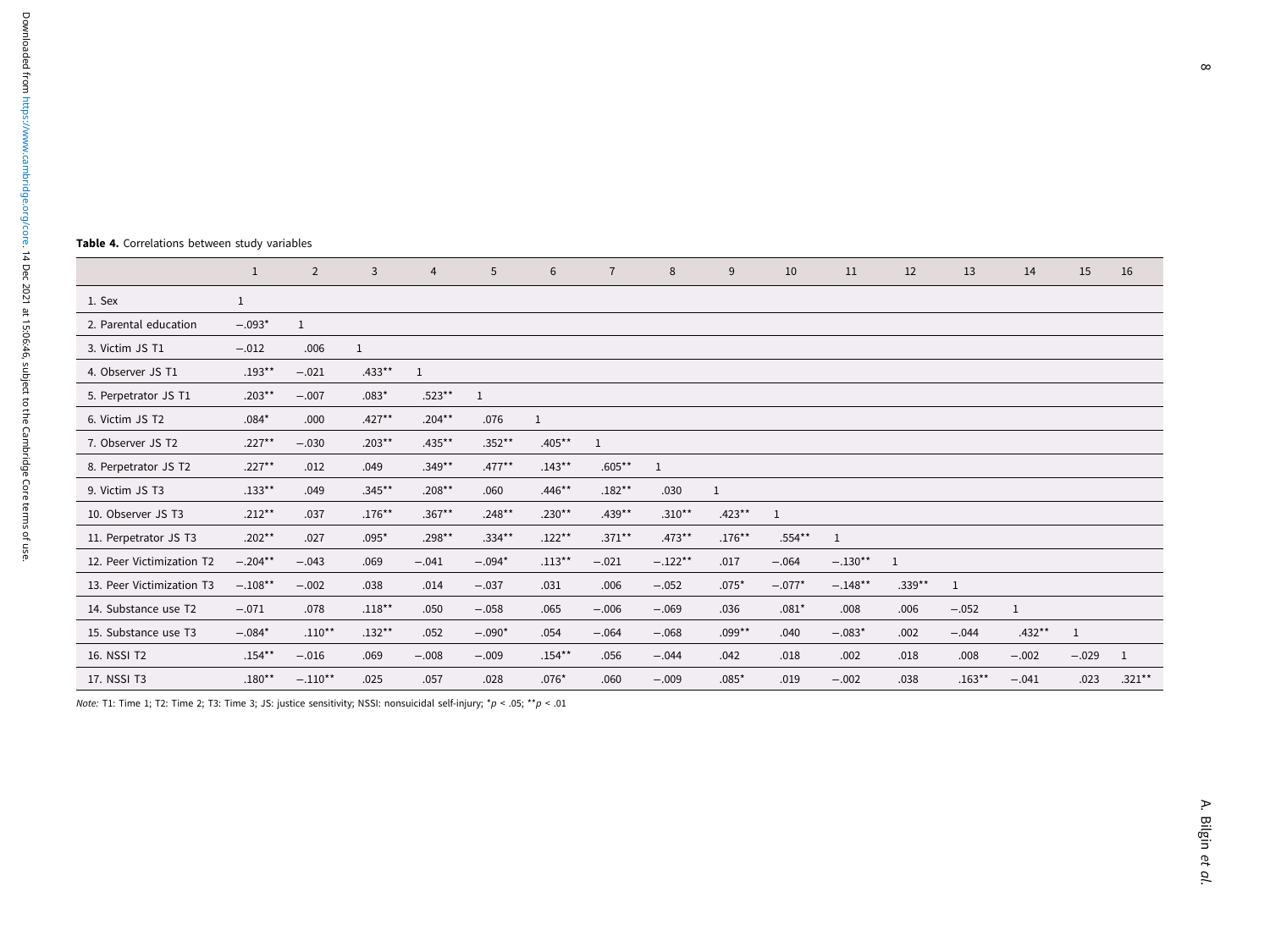<span id="page-8-0"></span>

Figure 1. Cross-lagged model of associations between justice sensitivity (JS), nonsuicidal self-injury (NSSI), substance use, and victimization by peers, including the variances and covariances, stability, and cross-lags in the total sample. Model fit:  $\chi^2(321) = 564.301$ ,  $\rho < .001$ ; comparative fit index (CFI) = .979; root mean square error of approximation (RMSEA) = .031 [.027; .036]; standardized root mean square residual (SRMR) = .037; N = 769. Please note that covariance coefficients are not shown in the figure to allow ease of interpretation, but retained in the model.



Figure 2. Cross-lagged model of associations between justice sensitivity (JS), nonsuicidal self-injury (NSSI), substance use, and victimization by peers, including the variances and covariances, stability, and cross-lags by sex (male/female). Scores for the female group are indicated by bold type. Model fit:  $\chi^2$ (651) = 990.783, p < .001; comparative fit index (CFI) = .971; root mean square error of approximation (RMSEA) = .037 [.032;.041]; standardized root mean square residual (SRMR) = .065. Please note that covariance and stability coefficients are not shown in the figure to allow ease of interpretation, but retained in the model.

who are more likely to report social reasons to engage in NSSI (e.g., "to show others how tough I am") (Laye-Gindhu & Schonert-Reichl, [2005\)](#page-11-0). Thus, girls may be more likely to use NSSI as a coping strategy in the case of unfair treatment. Given that adolescents may lack the skills to cope with negative emotions related to injustice (Birkeland et al., [2012](#page-10-0)), specifically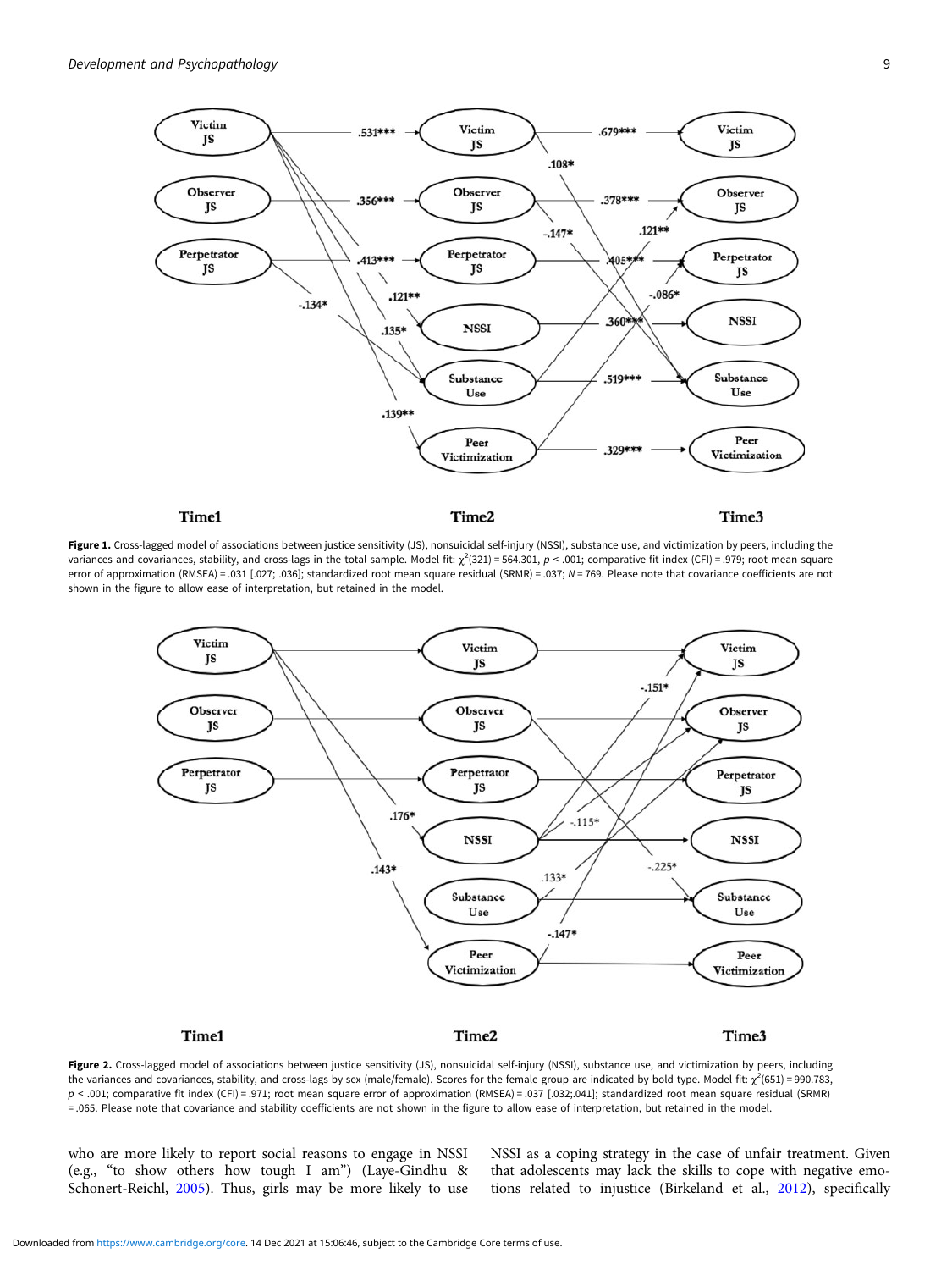high victim JS may promote these problems. In addition, it was suggested that JS, particularly high victim JS, may be related with further strain due to interpreting more social interactions as unjust, expecting more negative social interactions, or attributing adverse social situations to malevolent intent similar to dysfunctional thoughts (Bondü et al., [2017](#page-10-0)). Associations between victim JS and NSSI, however, did not hold stable when the stability of NSSI was considered, indicating that adversely responding to unfair treatment does not further add to the behavior once it was established.

Regarding substance use, relations with JS were more complex. Victim JS predicted subsequent higher substance use consistently both when not considering (T1 to T2) and when considering (T2 to T3) the stability of substance use, indicating that victim JS may predispose to substance use for the same reasons that have been outlined with regard to NSSI. However, the altruistic facets of JS, namely perpetrator JS at T1 and observer JS at T2 predicted less subsequent substance use at T2 and T3, respectively, suggesting that caring for the just treatment of others may be negatively associated with using illegal substances and may level out the potential promoting effects of victim JS. This is interesting because previous research consistently showed positive relations between observer JS and internalizing problems as well as no or also positive relations between perpetrator JS and internalizing problems (Bondü et al., [2020](#page-10-0); Bondü & Elsner, [2015](#page-10-0); Bondü & Inerle, [2020;](#page-10-0) Bondü et al., [2017\)](#page-10-0), whereas both were negatively related to measures of externalizing problems (Bondü & Krahe, [2015\)](#page-10-0). Although substance use is often considered as an example of internalizing problem behavior in psychological contexts, its relationship with JS resembles that of externalizing problem behavior. This may indicate that the characteristics of illegal substance use that bring it close to externalizing behavior, such as showing harmful/aggressive behavior towards oneself, surpassing social norms, showing illegal behavior by buying drugs, or low impulse control, are more relevant for understanding its relations with observer JS than its internalizing aspects (Martel et al., [2009\)](#page-12-0). In line with this reasoning, strong relations between antisocial behavior and substance use were documented (Obando, Trujillo, & Trujillo, [2014\)](#page-12-0).

Further findings of the current study suggested bidirectional associations between being highly sensitive to the unfair treatment of others (observer JS) and substance use, particularly in boys. Whereas T2 observer JS that was associated with empathy and prosocial behavior in previous research (Fetchenhauer & Huang, [2004;](#page-11-0) Schmitt et al., [2005](#page-12-0)) predicted lower T3 substance use, T2 substance use predicted higher T3 observer JS in the total sample and in boys. This finding is similar to the positive prospective association between eating disorder pathology and subsequent high observer JS (Bondü et al., [2020\)](#page-10-0), indicating that mental health problems may not only increase the vulnerability towards own unfair treatment, but also to the unfair treatment of others. More research, however, is needed to fully understand this association, that in boys seemed to be levelled out by negative associations between T2 self-harm and T3 observer JS.

# Associations between JS and Peer Victimization

It was repeatedly suggested that negative emotions, cognitions, and interactions associated with (victim) JS, may predispose individuals to problems with peers (Bondü & Elsner, [2015\)](#page-10-0). Nevertheless, the concurrent and prospective associations between JS and victimization in the present study were small. Particularly at the third assessment point, participants who

experienced victimization by peers did not differ from those without similar experiences regarding victim JS. This is in line with previous research showing no cross-sectional associations between problems with peers and victim JS (Bondü & Elsner, [2015](#page-10-0)) and no longitudinally associations between victim JS and victimization by peers (Bondü et al., [2016\)](#page-10-0). Regarding the longitudinal associations in the present sample, victim JS predicted more victimization by peers in the total sample and in girls, but only when the stability of victimization was not controlled for. This gives support to the idea that having high victim JS traits could signal an inability to manage one's emotions, frequent outbursts of anger, and detrimental behavior, such as revenge, which may predispose those individuals to victimization by peers. Those children may be the ones who easily over-react to injustice and are unable to respond to peer provocation strategically (Bondü et al., [2017](#page-10-0); D'Esposito, Blake, & Riccio, [2011\)](#page-11-0). That is, victim JS might impair peer relationships, but the effects could be small.

Concerning the longitudinal effects of victimization by peers on the perspectives of JS, previous research showed that it predicted higher victim JS in girls and lower victim JS in boys. It was assumed that these differences emerge, because social relationships tend to be more important for girls, making adverse social situations more discomforting and threatening, whereas boys may try to hide negative emotions after maltreatment by others (Bondü et al., [2016\)](#page-10-0). In the present sample, however, victimization by peers predicted lower subsequent perpetrator JS in the total sample and in boys, suggesting that being victimized might be negatively associated with the concern for justice for others. It is reasonable that being exposed to peer victimization might impair an individual's ability to have concerns for treating others unfairly because being exposed to peer victimization is associated with a decrease in empathy (Malti, Perren, & Buchmann, [2010](#page-12-0)). In girls, initially high victim JS was associated with higher subsequent peer victimization, which in turn was associated with lower levels of subsequent victim JS. This finding is in contrast with the finding of the previous study showing a unidirectional association, where peer victimization was associated with an increase in victim JS in girls (Bondü et al., [2016](#page-10-0)). More research is needed to explain this finding and the differences in findings between samples. One explanation emerging from the present study could be that girls experienced less peer victimization than boys and, therefore, may have less adverse experiences to cope with which may make the desensitization easier. Alternatively, girls may also not want to admit that they were hurt by victimization by peers.

In summary, only some of the hypothesized associations between JS, NSSI, substance use, and peer victimization were significant, particularly with regard to observer and perpetrator JS and when the stability of the outcome measures was considered. This could mean that the continuity of NSSI and peer victimization mainly depend on the previous instances of these variables rather than on JS. Victim JS showed the most consistent links with the outcome measures, suggesting the closest links with indicators of developmental psychopathology in line with previous research (Bondü & Elsner, [2015\)](#page-10-0). Furthermore, some of the significant associations depended on the sex of the participants. This may highlight the importance of sex while investigating the links between trait variables and NSSI, substance use, and peer victimization. Finally, there were fewer significant associations in the single-sex groups than the total sample. However, this finding should be interpreted with caution because sample sizes are smaller and, therefore, significant effects are harder to find in a multigroup analysis.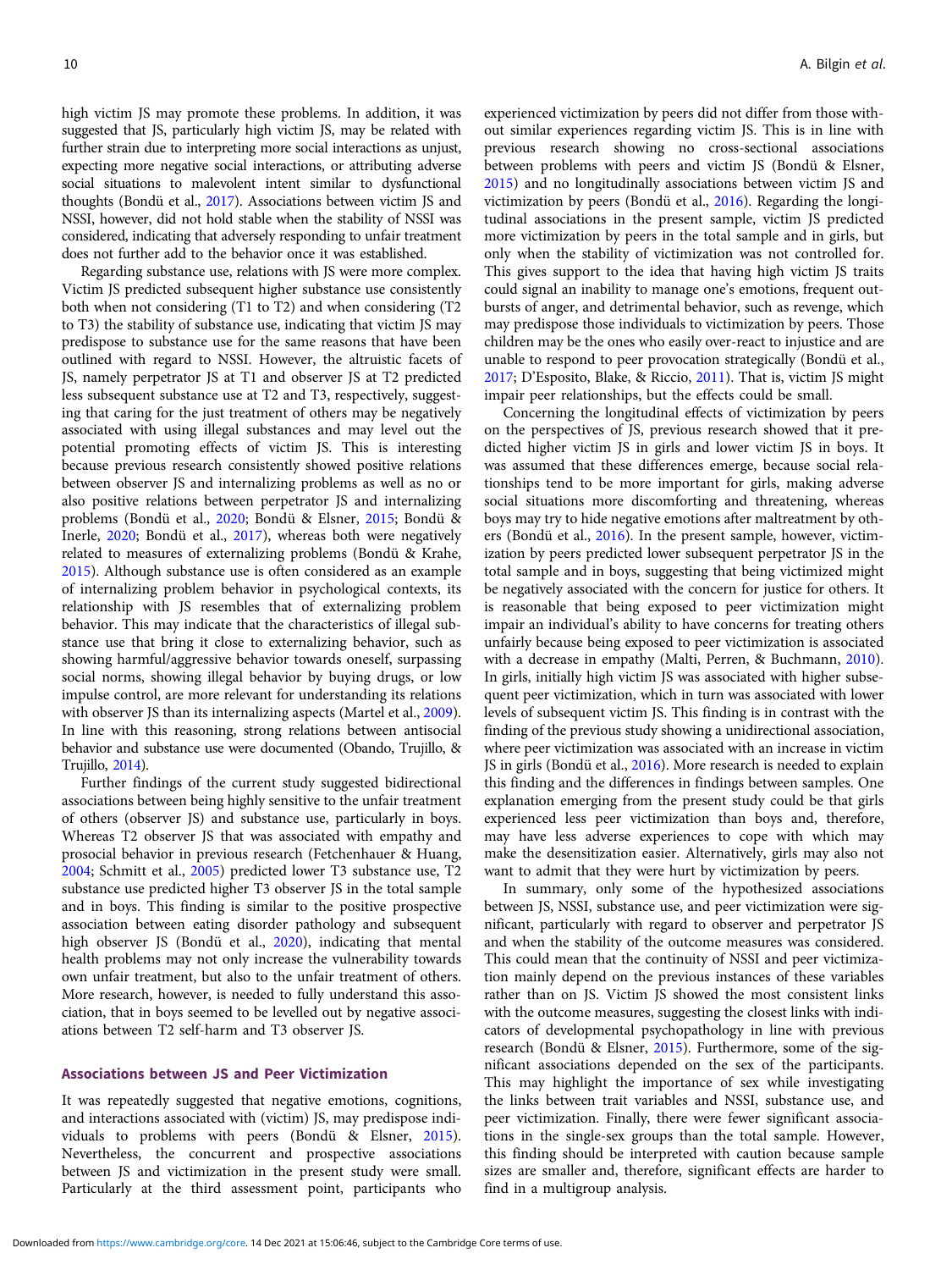# <span id="page-10-0"></span>Limitations and Outlook

The strengths of the current study include being the first study to examine the longitudinal associations between JS, NSSI, substance use, and peer victimization using a large sample. Thus, the current study contributes to the theoretical advancement of the role of personality traits in engaging in maladaptive behavior and being exposed to aggression by others. Given the complex association between NSSI, substance use, and peer victimization, including all three of them in the same model allowed us to consider the effects of these variables on each other. Limitations included using selfreport data only and not including other personality traits such as neuroticism which may have an influence on the association between JS, NSSI, substance use, and peer victimization. Substance use was measured with two items only and those items only covered illegal substances, which may have limited the reliability of our findings. Furthermore, we assumed strong MI for substance use even though the configural model showed the best model fit, but produced an error message. In addition, it is important to note that we were only able to assume weak measurement invariance over time for JS and NSSI in the multigroup model that examined the moderator role of sex. Moreover, participants who dropped out from the study reported lower observer and perpetrator JS at T1 than the ones who remained in the study. Although it is a common finding that participants with higher scores on positively evaluated variables remain in longitudinal studies (Gustavson, von Soest, Karevold, & Røysamb, [2012\)](#page-11-0), this might limit the generalizability of our findings. Finally, NSSI, substance use, and victimization by peers were only measured at two occasions, preventing to compute a full cross-lagged model between T1 and T2. This, however, also allowed us to examine the sole effects of JS and its effects beyond the stability of problem behavior at the same time. Future research should replicate the present findings, while taking into account further potential relevant variables, such as neuroticism or emotion dysregulation and using a more comprehensive measure of substance use. Most importantly, the moderating role of sex should be re-investigated in larger samples that allow for considering measurement invariance across time and sex for all variables.

The current study is the first to investigate the prospective links between JS, NSSI, substance use, and peer victimization. Findings suggest that being sensitive to injustice-related cues, particularly the tendency to feel unfairly treated or being taken advantage of, could contribute to increasing vulnerability towards self-harming behavior, such as NSSI and substance use, as well as experiencing harming behavior by others, such as peer victimization. It is also important to note that JS can be influenced by these problems in terms of a symptom or a maintaining factor. Clinicians should be aware of the role of victim JS in treatment of these problems and more research is needed in order to examine and understand the effects of and influences on JS in more detail.

Supplementary Material. The supplementary material for this article can be found at <https://doi.org/10.1017/S0954579421000250>

Funding Statement. This research was funded by the German Research Association (Deutsche Forschungsgemeinschaft, DFG), Grant No. BO 4482/ 2-1 and Grant No. GRK 1668/1

Conflicts of Interest. None.

# References

Adler, P. A., & Adler, P. (2011). The tender Cut: Inside the hidden world of selfinjury. New York; London: NYU Press.

- Agnew, R. (1992). Foundation for a general strain theory of crime and delinquency. Criminology, 30, 47–88. doi:10.1111/j.1745-9125.1992.tb01093.x
- Agnew, R. (2001). Building on the foundation of general strain theory: Specifying the types of strain most likely to lead to crime and delinquency. Journal of Research in Crime and Delinquency, 38, 319–361. doi:10.1177/ 0022427801038004001
- Agnew, R. (2006). General strain theory: Current status and directions for further research taking stock: The Status of criminological theory (pp. 101–123). Piscataway, NJ, US: Transaction Publishers.
- American Psychiatric Association (APA) (2013). Diagnostic and statistical manual of mental disorders (5th ed.). VA: Arlington.
- Arseneault, L. (2018). Annual research review: The persistent and pervasive impact of being bullied in childhood and adolescence: Implications for policy and practice. Journal of Child Psychology and Psychiatry, 59, 405–421. doi:10.1111/jcpp.12841
- Barchia, K., & Bussey, K. (2010). The psychological impact of peer victimization: Exploring social-cognitive mediators of depression. Journal of Adolescence, 33, 615–623. doi:10.1016/j.adolescence.2009.12.002
- Bierman, K. L., Kalvin, C. B., & Heinrichs, B. S. (2015). Early childhood precursors and adolescent sequelae of grade school peer rejection and victimization. Journal of Clinical Child & Adolescent Psychology, 44, 367-379. doi:10.1080/15374416.2013.873983
- Bilen, K., Ottosson, C., Castren, M., Ponzer, S., Ursing, C., Ranta, P., … Pettersson, H. (2011). Deliberate self-harm patients in the emergency department: Factors associated with repeated self-harm among 1524 patients. Emergency Medicine Journal, 28, 1019–1025. doi:10.1136/emj.2010.102616
- Birkeland, M. S., Melkevik, O., Holsen, I., & Wold, B. (2012). Trajectories of global self-esteem development during adolescence. Journal of Adolescence, 35, 43–54. doi:10.1016/j.adolescence.2011.06.006
- Bondü, R., Bilgin, A., & Warschburger, P. (2020). Justice sensitivity and rejection sensitivity as predictors and outcomes of eating disorder pathology: A 5-year longitudinal study. International Journal of Eating Disorders, 53, 926–936. doi:10.1002/eat.23273
- Bondü, R., & Elsner, B. (2015). Justice sensitivity in childhood and adolescence. Social Development, 24, 420–441. doi:10.1111/sode.12098
- Bondü, R., & Esser, G. (2015). Justice and rejection sensitivity in children and adolescents with ADHD symptoms. European Child & Adolescent Psychiatry, 24, 185–198. doi:10.1007/s00787-014-0560-9
- Bondü, R., & Inerle, S. (2020). Afraid of injustice? Justice sensitivity is linked to general anxiety and social phobia symptoms. Journal of Affective Disorders, 272, 198–206. doi:10.1016/j.jad.2020.03.167
- Bondü, R., & Krahe, B. (2015). Links of justice and rejection sensitivity with aggression in childhood and adolescence. Aggressive Behavior, 41, 353– 368. doi:10.1002/ab.21556
- Bondü, R., & Richter, P. (2016b). Interrelations of justice, rejection, provocation, and moral disgust sensitivity and their links with the hostile attribution bias, trait anger, and aggression. Frontiers in Psychology, 7, 795. doi: 10.3389/fpsyg.2016.00795
- Bondü, R., Rothmund, T., & Gollwitzer, M. (2016). Mutual long-term effects of school bullying, victimization, and justice sensitivity in adolescents. Journal of Adolescence, 48, 62–72. doi:10.1016/j.adolescence.2016.01.007
- Bondü, R., Sahyazici-Knaak, F., & Esser, G. (2017). Long-term associations of justice sensitivity, rejection sensitivity, and depressive symptoms in children and adolescents. Frontiers in Psychology, 8, 1446–1446. doi:10.3389/ fpsyg.2017.01446
- Bowes, L., Joinson, C., Wolke, D., & Lewis, G. (2015). Peer victimisation during adolescence and its impact on depression in early adulthood: Prospective cohort study in the United Kingdom. British Medical Journal, 350, h2469. doi:10.1136/bmj.h2469
- Bradley, B., DeFife, J. A., Guarnaccia, C., Phifer, J., Fani, N., Ressler, K. J., & Westen, D. (2011). Emotion dysregulation and negative affect: Association with psychiatric symptoms. The Journal of Clinical Psychiatry, 72, 685–691. doi:10.4088/JCP.10m06409blu
- Bresin, K., & Schoenleber, M. (2015). Gender differences in the prevalence of nonsuicidal self-injury: A meta-analysis. Clinical Psychology Review, 38, 55–64. doi:10.1016/j.cpr.2015.02.009
- Browne, M. W., & Cudeck, R. (1992). Alternative ways of assessing model fit. Sociological Methods & Research, 21, 230-258.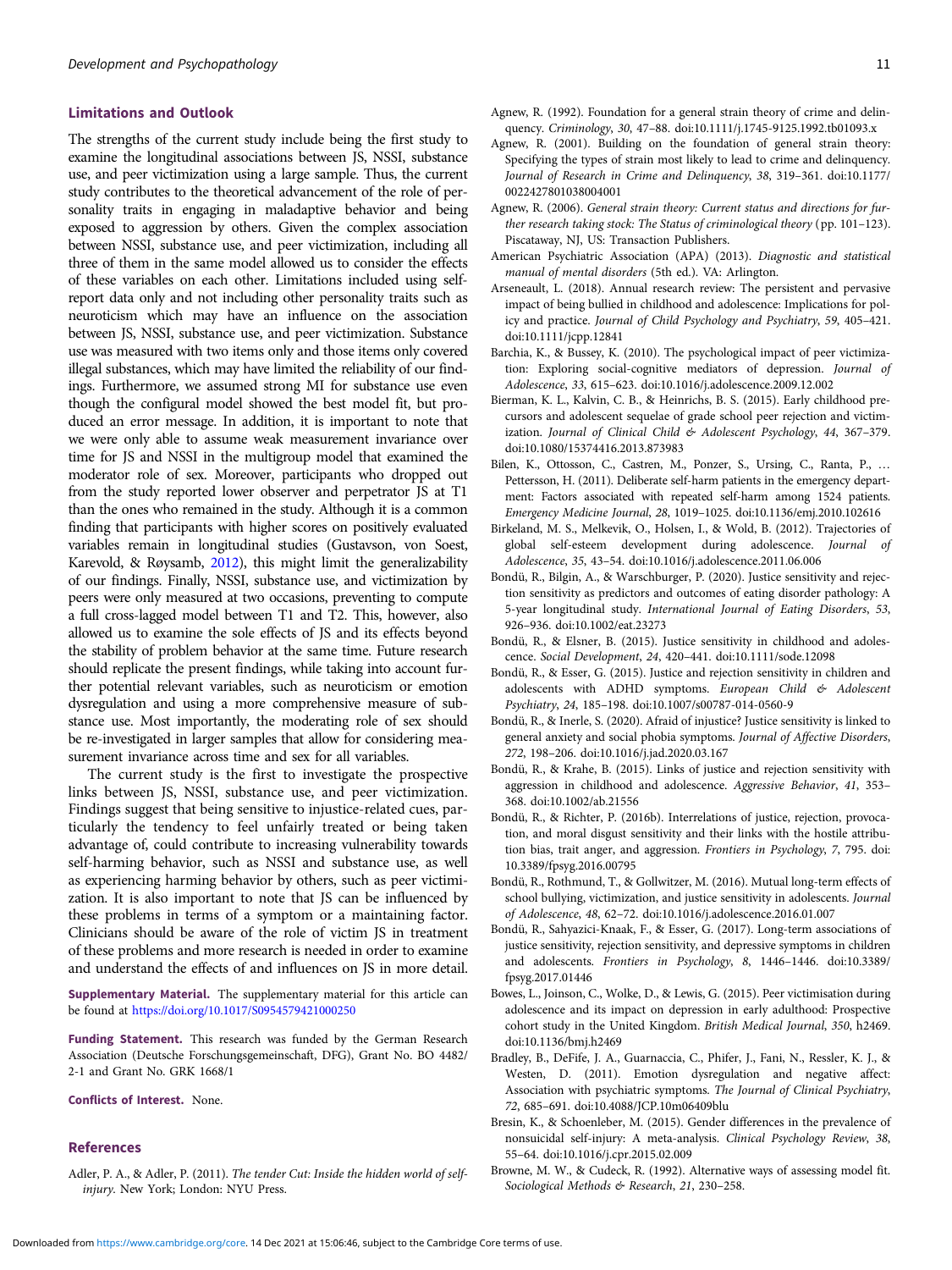<span id="page-11-0"></span>Cheung, G. W., & Rensvold, R. (2002). Evaluating goodness-of-Fit indexes for testing measurement invariance. Structural Equation Modeling: A Multidisciplinary Journal, 9, 233–255. doi:10.1207/S15328007SEM0902\_5

Cipriano, A., Cella, S., & Cotrufo, P. (2017). Nonsuicidal self-injury: A systematic review. Frontiers in Psychology, 8, 1946. doi:10.3389/fpsyg.2017.01946

- Compton, W. M., Thomas, Y. F., Stinson, F. S., & Grant, B. F. (2007). Prevalence, correlates, disability, and comorbidity of DSM-IV drug abuse and dependence in the United States: Results from the national epidemiologic survey on alcohol and related conditions. Archives of General Psychiatry, 64, 566–576. doi:10.1001/archpsyc.64.5.566
- D'Esposito, S. E., Blake, J., & Riccio, C. A. (2011). Adolescents' vulnerability to peer victimization: Interpersonal and intrapersonal predictors. Professional School Counseling, 14, 299–309. [www.jstor.org/stable/23801080](https://www.jstor.org/stable/23801080)
- Downey, G., Mougios, V., Ayduk, O., London, B. E., & Shoda, Y. (2004). Rejection sensitivity and the defensive motivational system: Insights from the startle response to rejection cues. Psychological Science, 15, 668–673. doi:10.1111/j.0956-7976.2004.00738.x
- Due, P., Holstein, B. E., & Soc, M. S. (2008). Bullying victimization among 13 to 15-year-old school children: Results from two comparative studies in 66 countries and regions. International Journal of Adolescent Medicine & Health, 20, 209–221. doi:10.1515/ijamh.2008.20.2.209
- Espelage, D. L., Bosworth, K., & Simon, T. R. (2000). Examining the social context of bullying behaviors in early adolescence. Journal of Counseling & Development, 78, 326–333. doi:10.1002/j.1556-6676.2000.tb01914.x
- Fetchenhauer, D., & Huang, X. (2004). Justice sensitivity and distributive decisions in experimental games. Personality and Individual Differences, 36, 1015–1029.
- Fontana, A., De Panfilis, C., Casini, E., Preti, E., Richetin, J., & Ammaniti, M. (2018). Rejection sensitivity and psychopathology symptoms in early adolescence: The moderating role of personality organization. Journal of Adolescence, 67, 45–54. doi:10.1016/j.adolescence.2018.05.012
- Gallimberti, L., Buja, A., Chindamo, S., Lion, C., Terraneo, A., Marini, E., … Baldo, V. (2015). Prevalence of substance use and abuse in late childhood and early adolescence: What are the implications? Preventive Medicine Reports, 2, 862–867. doi:10.1016/j.pmedr.2015.09.018
- Gao, S., Assink, M., Cipriani, A., & Lin, K. (2017). Associations between rejection sensitivity and mental health outcomes: A meta-analytic review. Clinical Psychology Review, 57, 59–74. doi:10.1016/j.cpr.2017.08.007
- Gardner, A. A., & Zimmer-Gembeck, M. J. (2018). Rejection sensitivity and responses to rejection: Serial mediators linking parenting to adolescents and young adults' depression and trait-anxiety. Journal of Relationships Research, 9, 1–14. doi:10.1017/jrr.2018.8
- Gillies, D., Christou, M. A., Dixon, A. C., Featherston, O. J., Rapti, I., Garcia-Anguita, A., … Christou, P. A. (2018). Prevalence and characteristics of self-harm in adolescents: Meta-analyses of community-based studies. Journal of the American Academy of Child & Adolescent Psychiatry, 57, 733–741. doi:10.1016/j.jaac.2018.06.018
- Grant, B. F., Saha, T. D., Ruan, W. J., Goldstein, R. B., Chou, S. P., Jung, J., … Hasin, D. S. (2016). Epidemiology of DSM-5 drug use disorder: Results from the national epidemiologic survey on alcohol and related conditions-III. JAMA Psychiatry, 73, 39–47. doi:10.1001/jamapsychiatry.2015.2132
- Gratz, K. L. (2001). Measurement of deliberate self-harm: Preliminary data on the deliberate self-harm inventory. Journal of Psychopathology and Behavioral Assessment, 23, 253–263. doi:10.1023/A:1012779403943
- Gratz, K. L., & Chapman, A. L. (2007). The role of emotional responding and childhood maltreatment in the development and maintenance of deliberate self-harm among male undergraduates. Psychology of Men & Masculinity, 8, 1–14. doi:10.1037/1524-9220.8.1.1
- Gustavson, K., von Soest, T., Karevold, E., & Røysamb, E. (2012). Attrition and generalizability in longitudinal studies: Findings from a 15-year populationbased study and a Monte Carlo simulation study. BMC Public Health, 12, 918. doi:10.1186/1471- 2458-12-918
- Hansen, T. B., Steenberg, L. M., Palic, S., & Elklit, A. (2012). A review of psychological factors related to bullying victimization in schools. Aggression and Violent Behavior, 17, 383–387. doi:10.1016/j.avb.2012.03.008
- Hasin, D. S., Kerridge, B. T., Saha, T. D., Huang, B., Pickering, R., Smith, S. M., … Grant, B. F. (2016). Prevalence and correlates of DSM-5 cannabis use disorder, 2012-2013: Findings from the national epidemiologic survey on

alcohol and related conditions-III. American Journal of Psychiatry, 173, 588–599. doi:10.1176/appi.ajp.2015.15070907

- Haug, S., Núñez, C. L., Becker, J., Gmel, G., & Schaub, M. P. (2014). Predictors of onset of cannabis and other drug use in male young adults: Results from a longitudinal study. BMC Public Health, 14, 1202–1202. doi:10.1186/ 1471-2458-14-1202
- Hawton, K., Saunders, K. E., & O'Connor, R. C. (2012). Self-harm and suicide in adolescents. Lancet, 379, 2373–2382. doi:10.1016/s0140-6736(12)60322-5
- Hawton, K., Zahl, D., & Weatherall, R. (2003). Suicide following deliberate self-harm: Long-term follow-up of patients who presented to a general hospital. British Journal of Psychiatry, 182, 537–542. doi:10.1192/bjp. 182.6.537
- Hooper, D., Coughlan, J., & Mullen, M. (2008). Structural equation modelling: Guidelines for determining model fit. Electronic Journal of Business Research Methods, 6, 53–60.
- Hu, L. T., Bentler, P. M., & Kano, Y. (1992). Can test statistics in covariance structure analysis be trusted? Psychological Bulletin, 112, 351–362.
- Jacobson, C. M., & Gould, M. (2007). The epidemiology and phenomenology of non-suicidal self-injurious behavior among adolescents: A critical review of the literature. Archives of Suicide Research, 11, 129–147. doi:10.1080/ 13811110701247602
- Jansen, P. W., Verlinden, M., Berkel, A. D.-v., Mieloo, C., van der Ende, J., Veenstra, R., … Tiemeier, H. (2012). Prevalence of bullying and victimization among children in early elementary school: Do family and school neighbourhood socioeconomic status matter? BMC Public Health, 12, 494. doi:10.1186/1471-2458-12-494
- Jenkins, L. N., Fredrick, S. S., & Wenger, J. (2018). Peer victimization and social-emotional outcomes: The role of teacher and peer support. Aggressive Behavior, 44, 176–184. doi:10.1002/ab.21741
- Junker, A., Nordahl, H. M., Bjorngaard, J. H., & Bjerkeset, O. (2019). Adolescent personality traits, low self-esteem and self-harm hospitalisation: A 15-year follow-up of the Norwegian young-HUNT1 cohort. European Child & Adolescent Psychiatry, 28, 329–339. doi:10.1007/s00787-018-1197-x
- Kaminer, Y., & Bukstein, O. G. (2008). Adolescent substance abuse: Psychiatric comorbidity and high-risk behaviors. New York, NY, US: Routledge/Taylor & Francis Group.
- Klonsky, E. D., & Glenn, C. R. (2009). Assessing the functions of non-suicidal self-injury: Psychometric properties of the inventory of statements about self-injury (ISAS). Journal of Psychopathology and Behavioral Assessment, 31, 215–219. doi:10.1007/s10862-008-9107-z
- Klonsky, E. D., Victor, S. E., & Saffer, B. Y. (2014). Nonsuicidal self-injury: What we know, and what we need to know. The Canadian Journal of Psychiatry, 59, 565–568.
- Kober, H. (2014). Emotion regulation in substance use disorders. In J. J. Gross (Ed.), Handbook of emotion regulation (2nd ed.) (pp. 428–446). New York, NY: Guilford Press.
- Kochenderfer-Ladd, B. (2004). Peer victimization: The role of emotions in adaptive and maladaptive coping. Social Development, 13, 329–349. doi:10.1111/j.1467-9507.2004.00271.x
- Kotov, R., Gamez, W., Schmidt, F., & Watson, D. (2010). Linking "big" personality traits to anxiety, depressive, and substance use disorders: A metaanalysis. Psychological Bulletin, 136, 768–821. doi:10.1037/a0020327
- Kraines, M. A., & Wells, T. T. (2017). Rejection sensitivity and depression: Indirect effects through problem solving. Psychiatry, 80, 55–63. doi:10.1080/00332747.2016.1185891
- Laye-Gindhu, A., & Schonert-Reichl, K. A. (2005). Nonsuicidal self-harm among community adolescents: Understanding the "whats" and "whys" of self-harm. Journal of Youth and Adolescence, 34, 447–457. doi:10.1007/ s10964-005-7262-z
- Lereya, S. T., Winsper, C., Heron, J., Lewis, G., Gunnell, D., Fisher, H. L., & Wolke, D. (2013). Being bullied during childhood and the prospective pathways to self-harm in late adolescence. Journal of the American Academy of Child & Adolescent Psychiatry, 52, 608–618.e602. doi:10.1016/ j.jaac.2013.03.012
- Lim, K. S., Wong, C. H., McIntyre, R. S., Wang, J., Zhang, Z., Tran, B. X., … Ho, R. C. (2019). Global lifetime and 12-month prevalence of suicidal behavior, deliberate self-harm and non-suicidal self-injury in children and